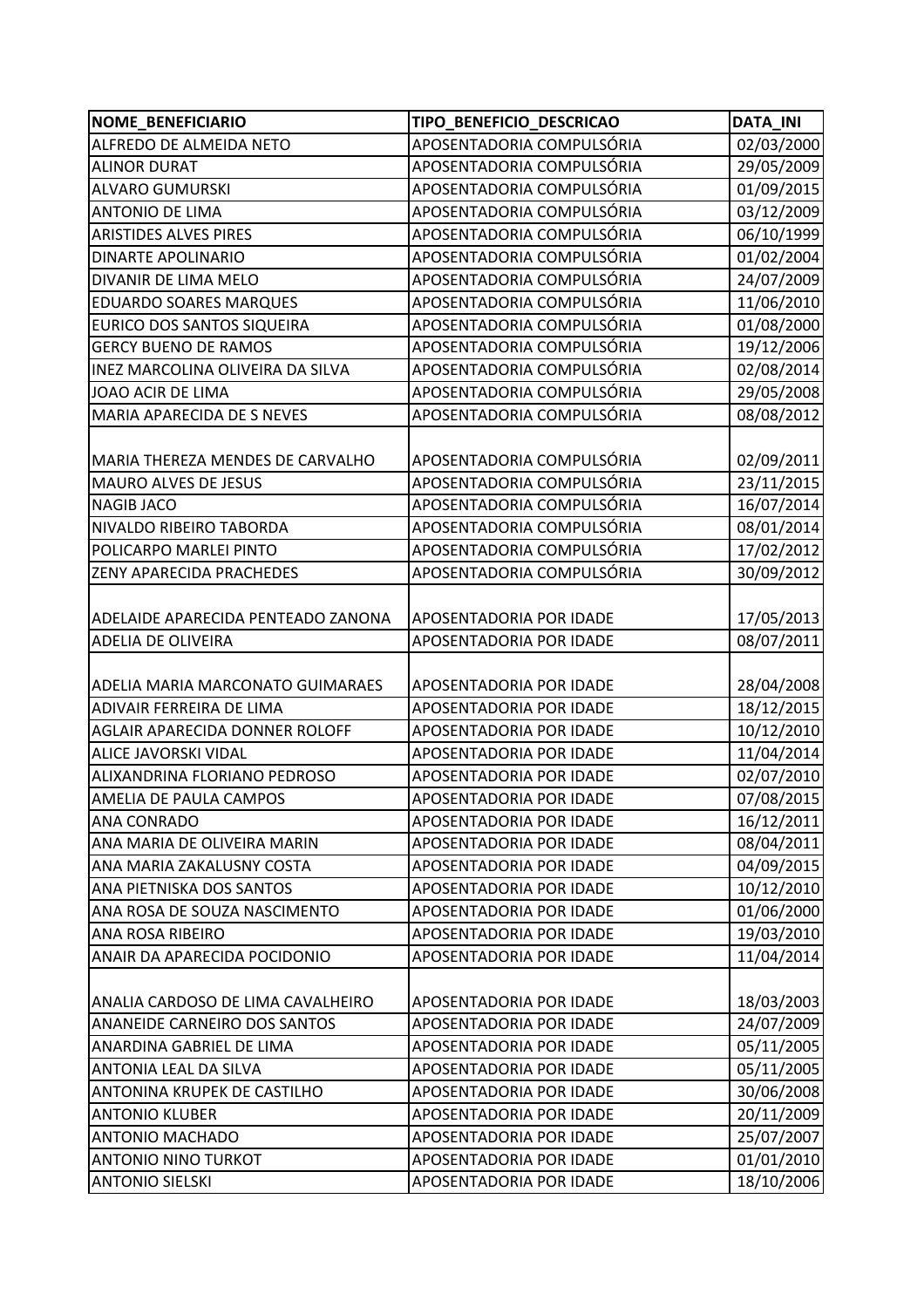| ARMINDA FERREIRA DE OLIVEIRA            | APOSENTADORIA POR IDADE | 31/07/1995 |
|-----------------------------------------|-------------------------|------------|
| <b>ATAIDES BATISTA FAGUNDES</b>         | APOSENTADORIA POR IDADE | 20/10/1997 |
| <b>AUGUSTA BURGO MARTINS</b>            | APOSENTADORIA POR IDADE | 15/05/2009 |
| CARLINDA HANZ DA TRINDADE               | APOSENTADORIA POR IDADE | 20/06/1995 |
| <b>CATHARINA GLACY SILVA</b>            | APOSENTADORIA POR IDADE | 01/01/2004 |
| <b>CECILIA DE GOES CARRIEL</b>          | APOSENTADORIA POR IDADE | 05/11/2005 |
| <b>CEZARIO JACUBOVSKI</b>               | APOSENTADORIA POR IDADE | 01/01/2004 |
| CIDALIA CONRADO DA SILVA                | APOSENTADORIA POR IDADE | 01/06/1995 |
| <b>CLEIDE DE LURDES PINTO</b>           | APOSENTADORIA POR IDADE | 01/01/2010 |
| DAUTINA DIUNIZIA RIBAS MATOS            | APOSENTADORIA POR IDADE | 25/03/2003 |
| <b>DERLI DE BASTOS</b>                  | APOSENTADORIA POR IDADE | 15/05/2009 |
| DIAIR TERESINHA CALDAS DA CRUZ          | APOSENTADORIA POR IDADE | 14/07/2014 |
| <b>DIRCE REICHERT</b>                   | APOSENTADORIA POR IDADE | 01/01/2004 |
| DIRCEU LUIZ CHEROBIN                    | APOSENTADORIA POR IDADE | 06/11/2015 |
| <b>EDITH MARIA BUENO</b>                | APOSENTADORIA POR IDADE | 03/10/2008 |
| ELEAZER DE OLIVEIRA FREITAS             | APOSENTADORIA POR IDADE | 09/04/2010 |
| ELSA DA SILVA CAVALHEIRO                | APOSENTADORIA POR IDADE | 10/08/2012 |
| <b>ELUIR MONTEIRO</b>                   | APOSENTADORIA POR IDADE | 13/02/2009 |
| ELVIRA BURKO CHICALSKI                  | APOSENTADORIA POR IDADE | 02/07/2010 |
| ELVIRA MARIA PEREIRA FONSECA            | APOSENTADORIA POR IDADE | 06/05/1996 |
| ELVIRA ROESSLER DAL POSSO               | APOSENTADORIA POR IDADE | 19/03/2010 |
| EMILIO POLISCA LASKOSKI                 | APOSENTADORIA POR IDADE | 03/10/2007 |
| <b>EMILIO SCHIMANSKI</b>                | APOSENTADORIA POR IDADE | 24/07/2009 |
| EPONINA SANT ANA PACHECO                | APOSENTADORIA POR IDADE | 02/04/2015 |
| ERMINIA CLARICE RODRIGUES ALVES         | APOSENTADORIA POR IDADE | 29/05/2009 |
| ERMINIA TERRES LASKOSKI                 | APOSENTADORIA POR IDADE | 24/04/2007 |
| <b>EROTIDES APARECIDA NEVES</b>         | APOSENTADORIA POR IDADE | 13/09/2013 |
| <b>EUCLIDES RIBEIRO</b>                 | APOSENTADORIA POR IDADE | 04/09/2009 |
| EVANIRA IUCHEMA DE SOUZA                | APOSENTADORIA POR IDADE | 15/05/2009 |
| EVELIN ELIZABETH DEFLON SIQUEIRA        | APOSENTADORIA POR IDADE | 14/08/2009 |
| <b>GENAURO FERNANDES</b>                | APOSENTADORIA POR IDADE | 06/03/2015 |
| <b>GENOR VITOR PANIZZON</b>             | APOSENTADORIA POR IDADE | 23/04/2005 |
| <b>GLADIS TERESINHA FAGGION ANTUNES</b> | APOSENTADORIA POR IDADE | 14/06/2013 |
| <b>GLORIA APARECIDA DA CRUZ</b>         | APOSENTADORIA POR IDADE | 08/07/2011 |
| <b>GUMERCINDO FERREIRA MENDES</b>       | APOSENTADORIA POR IDADE | 16/03/2012 |
| HELENA AZEVEDO ANDRADE                  | APOSENTADORIA POR IDADE | 11/07/2014 |
| HERACLIDES MARIANO GUIMARAES            | APOSENTADORIA POR IDADE | 14/12/2012 |
| HILDA APARECIDA PEREIRA                 | APOSENTADORIA POR IDADE | 08/06/2015 |
| HILDEBRANDO MENDES DE OLIVEIRA          | APOSENTADORIA POR IDADE | 01/01/2004 |
| ILDA RIBEIRO ASSUNCAO                   | APOSENTADORIA POR IDADE | 09/03/2013 |
| <b>IOLANDA FERREIRA MAZUR</b>           | APOSENTADORIA POR IDADE | 19/12/2006 |
| IONE TEREZINHA ROCHA VIEIRA             | APOSENTADORIA POR IDADE | 11/04/2014 |
| <b>IRACEMA DE LARA NOCERA</b>           | APOSENTADORIA POR IDADE | 21/03/2014 |
| IRACEMA INES PADILHA                    | APOSENTADORIA POR IDADE | 15/02/2014 |
| <b>IRADI THEREZA GOMES</b>              | APOSENTADORIA POR IDADE | 15/05/2009 |
| <b>IRENE BRAZ GOES</b>                  | APOSENTADORIA POR IDADE | 03/10/2007 |
| <b>IRENE DE JESUS FERREIRA</b>          | APOSENTADORIA POR IDADE | 12/09/2014 |
| <b>IRENE DIAS DA MOTTA</b>              | APOSENTADORIA POR IDADE | 10/12/2010 |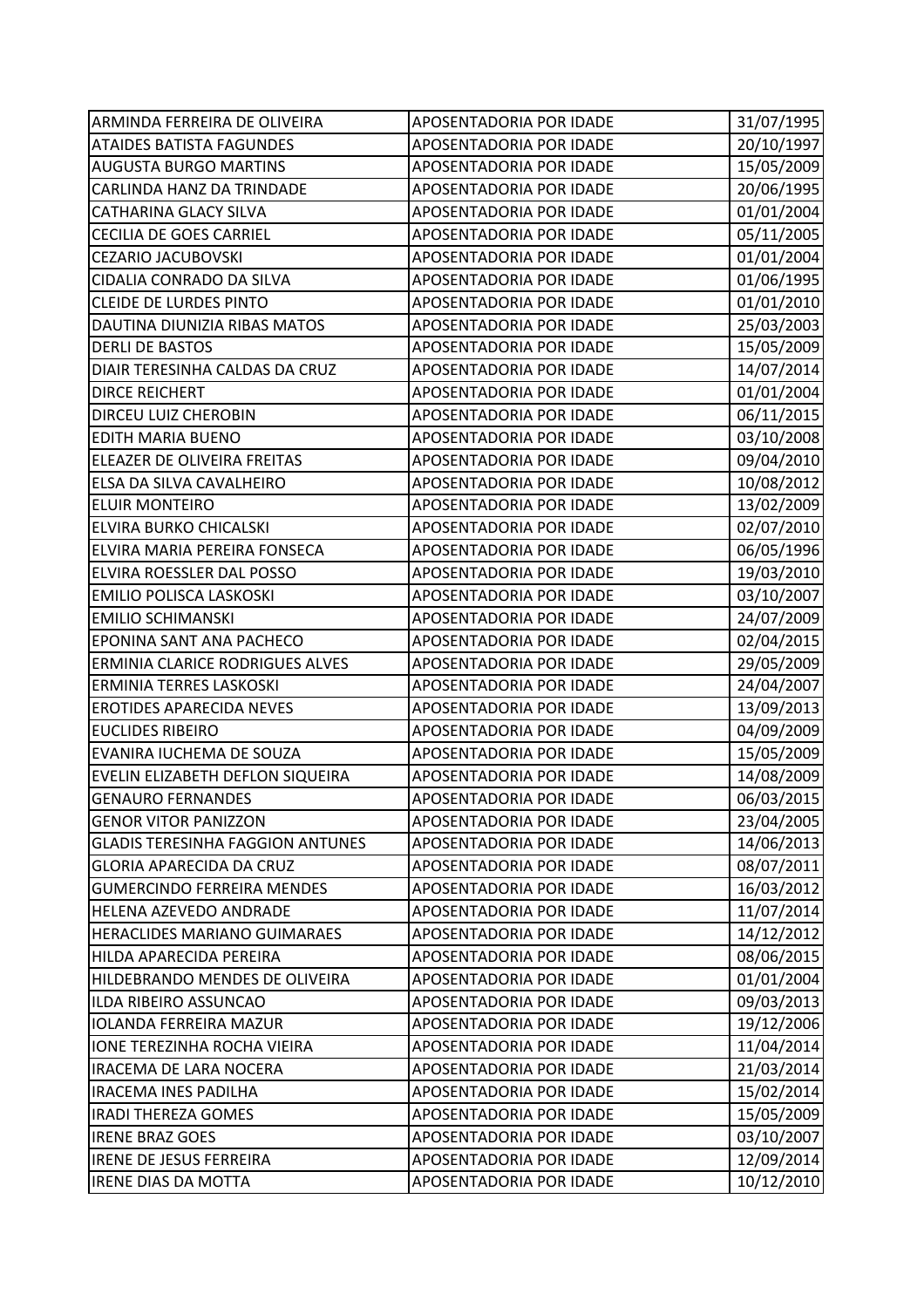| <b>IRENE KAIS</b>                  | APOSENTADORIA POR IDADE        | 17/05/2013 |
|------------------------------------|--------------------------------|------------|
| <b>ISAURA SYRITIUK CORDEIRO</b>    | APOSENTADORIA POR IDADE        | 10/06/2011 |
| <b>ISIDORIO LATINEK</b>            | APOSENTADORIA POR IDADE        | 18/05/2012 |
| <b>IVO ROCHA DA SILVA</b>          | APOSENTADORIA POR IDADE        | 05/11/2010 |
| <b>IZABEL MARTINS FERNANDES</b>    | APOSENTADORIA POR IDADE        | 09/03/2013 |
| IZAIDE CARMELINA HONORIO           | APOSENTADORIA POR IDADE        | 16/08/2006 |
| IZIDORA HALACHEN DOS SANTOS        | APOSENTADORIA POR IDADE        | 22/10/2007 |
| <b>JACENI DE ALMEIDA</b>           | APOSENTADORIA POR IDADE        | 03/10/2007 |
| JACIRA CARNEIRO DE OLIVEIRA        | APOSENTADORIA POR IDADE        | 08/07/2011 |
| JAIR MACHADO DE CAMPOS             | APOSENTADORIA POR IDADE        | 14/11/2014 |
| JOAO ANTONIO CAVALHEIRO            | APOSENTADORIA POR IDADE        | 10/10/2014 |
| JOAO BATISTA DE SOUZA              | APOSENTADORIA POR IDADE        | 16/10/1998 |
| JOAO DA TRINDADE                   | APOSENTADORIA POR IDADE        | 25/11/2004 |
| JOAO MARIA DE LIMA                 | APOSENTADORIA POR IDADE        | 16/10/2012 |
| JOAO MENDES DE ARAUJO              | APOSENTADORIA POR IDADE        | 14/08/2009 |
| JOAO MENDES DOS SANTOS             | APOSENTADORIA POR IDADE        | 20/11/2009 |
| <b>JOSE CONRADO WAGNER</b>         | APOSENTADORIA POR IDADE        | 19/03/2010 |
| <b>JOSE DA SILVA</b>               | APOSENTADORIA POR IDADE        | 19/02/1996 |
| JOSE DE OLIVEIRA SOUZA             | APOSENTADORIA POR IDADE        | 02/07/2010 |
| JOSE DOMINGUES DOS SANTOS          | APOSENTADORIA POR IDADE        | 30/06/2008 |
| JOSE PRESTES DE LARA               | APOSENTADORIA POR IDADE        | 17/11/2004 |
| <b>JULIO TERNOLPOLSKI</b>          | APOSENTADORIA POR IDADE        | 03/12/2010 |
| <b>JURACI ALVES DE TOLEDO</b>      | APOSENTADORIA POR IDADE        | 27/03/2007 |
| <b>JURACI RIBEIRO MANGUEIROSKI</b> | APOSENTADORIA POR IDADE        | 29/05/2009 |
| JURANDY RIBAS DE ALMEIDA           | APOSENTADORIA POR IDADE        | 06/10/2015 |
| JUREMA ANTONIO VAGNER NICOLODI     | APOSENTADORIA POR IDADE        | 03/10/2008 |
| <b>JUSSARA MARIA VICARI</b>        | APOSENTADORIA POR IDADE        | 10/12/2010 |
| <b>JUSSARA PEREIRA BAITEL</b>      | APOSENTADORIA POR IDADE        | 06/10/2015 |
| LAERCIO MAURICIO DOS SANTOS        | APOSENTADORIA POR IDADE        | 16/03/2012 |
| LENI DE OLIVEIRA MACENO            | APOSENTADORIA POR IDADE        | 19/03/2010 |
| LEONDINA SETRINSKI CALDAS          | <b>APOSENTADORIA POR IDADE</b> | 03/07/1995 |
| LEONILDA TERESA KRANZ              | APOSENTADORIA POR IDADE        | 15/11/2013 |
| <b>LEONIRCE MONTES</b>             | APOSENTADORIA POR IDADE        | 08/05/2015 |
| LEONY KENDRICK TOMACHESKI          | APOSENTADORIA POR IDADE        | 26/02/2007 |
| <b>LIBERACI MARIA BAHLS</b>        | APOSENTADORIA POR IDADE        | 29/06/2006 |
| <b>LINDAMIR DOS SANTOS</b>         | APOSENTADORIA POR IDADE        | 28/04/2008 |
| LINDAURA DE OLIVEIRA               | APOSENTADORIA POR IDADE        | 08/08/2014 |
| LORENI FRANCISCA FLECK             | APOSENTADORIA POR IDADE        | 09/10/2013 |
|                                    |                                |            |
| LOURDES CAROLINA PARIZOTTO BOCCHI  | <b>APOSENTADORIA POR IDADE</b> | 29/06/2006 |
| <b>LOURDES ZANIN</b>               | APOSENTADORIA POR IDADE        | 01/01/2004 |
| LUCIA IATSKO HOLOCHESKI            | APOSENTADORIA POR IDADE        | 29/06/2006 |
| LUCIA SOARES SANTANA               | APOSENTADORIA POR IDADE        | 01/03/2015 |
| LUCILA CAROLINA PURR               | APOSENTADORIA POR IDADE        | 28/04/2008 |
| LUIZ CARLOS GOMES CASTRO           | APOSENTADORIA POR IDADE        | 20/04/1998 |
| MANOEL RIBEIRO DA SILVA            | APOSENTADORIA POR IDADE        | 01/01/2004 |
| <b>MARGARIDA MARIA CORTES</b>      | APOSENTADORIA POR IDADE        | 16/09/2011 |
| MARIA ALICE SCHERER DOS SANTOS     | APOSENTADORIA POR IDADE        | 30/06/2008 |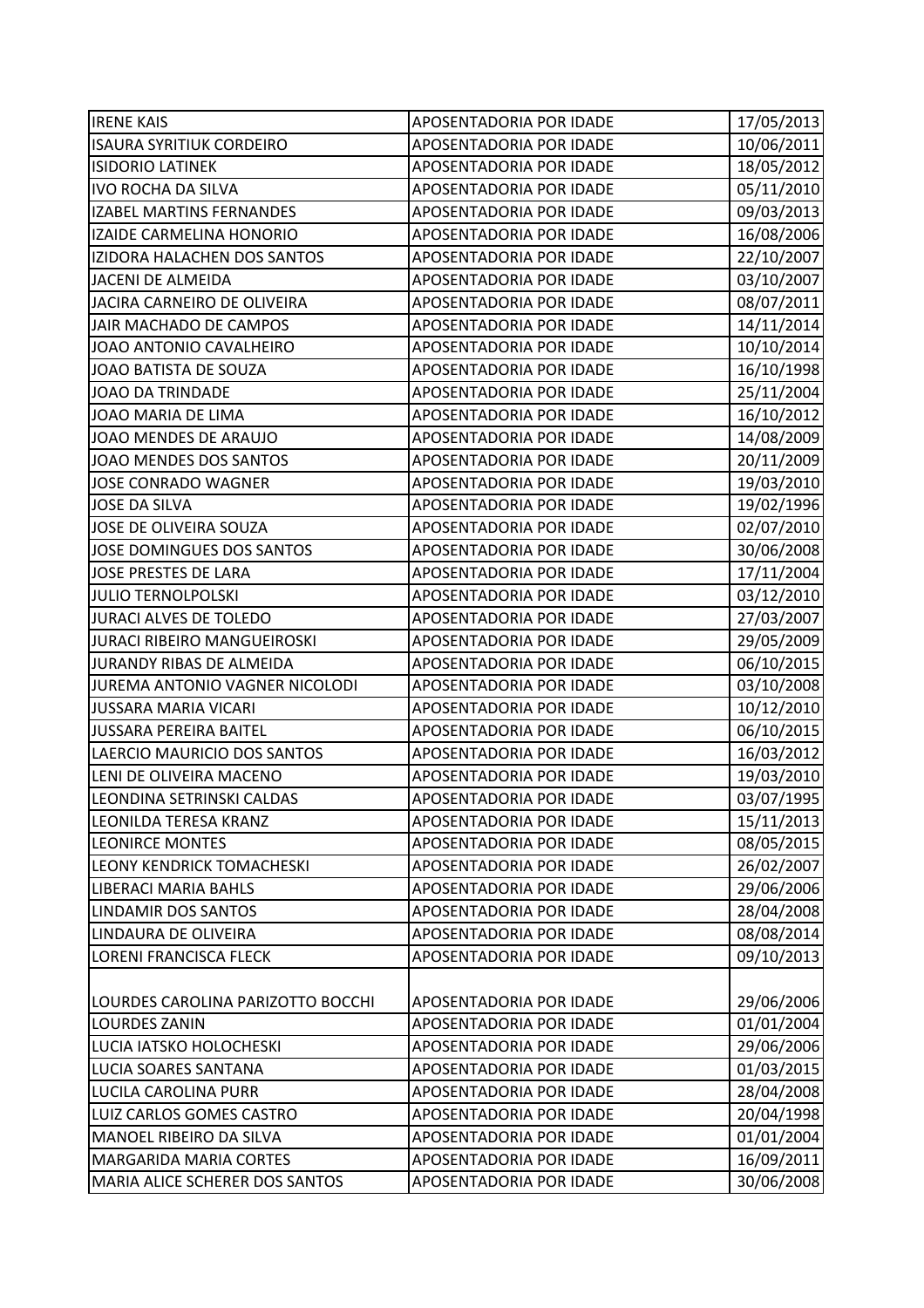| <b>MARIA ANTONIA C SBIERSKI</b>  | APOSENTADORIA POR IDADE | 04/03/2011 |
|----------------------------------|-------------------------|------------|
| MARIA AUGUSTA DE SOUZA           | APOSENTADORIA POR IDADE | 01/01/2004 |
| MARIA DA GLORIA M DE RAMOS       | APOSENTADORIA POR IDADE | 14/10/1998 |
| MARIA DA LUZ MARUIM              | APOSENTADORIA POR IDADE | 01/01/2004 |
| MARIA DAS GRACAS DE F BRITO      | APOSENTADORIA POR IDADE | 21/09/2012 |
| MARIA DE FATIMA POLLI PENTEADO   | APOSENTADORIA POR IDADE | 16/05/2014 |
| MARIA DE LOURDES C PADILHA       | APOSENTADORIA POR IDADE | 02/07/2010 |
| <b>MARIA DE PAULA MENDES</b>     | APOSENTADORIA POR IDADE | 25/09/2009 |
| MARIA ELENA DA SILVA             | APOSENTADORIA POR IDADE | 05/11/2010 |
| MARIA EVANI FERREIRA RIBEIRO     | APOSENTADORIA POR IDADE | 28/04/2008 |
| MARIA GARCIA MOREIRA             | APOSENTADORIA POR IDADE | 29/12/2008 |
| <b>MARIA GILCA SCHEUFER</b>      | APOSENTADORIA POR IDADE | 18/05/2012 |
| MARIA GLACI FERREIRA             | APOSENTADORIA POR IDADE | 04/09/2009 |
| MARIA HILDA MOREIRA              | APOSENTADORIA POR IDADE | 16/03/2012 |
| MARIA IZULINA VICENTIM           | APOSENTADORIA POR IDADE | 16/10/2012 |
| MARIA JOSE ZAVIRUSKA             | APOSENTADORIA POR IDADE | 05/06/1995 |
| MARIA LUIZA COLACO               | APOSENTADORIA POR IDADE | 26/02/2007 |
| <b>MARIA LUZITA THOME</b>        | APOSENTADORIA POR IDADE | 23/07/2012 |
| MARIA MADALENA DOS SANTOS        | APOSENTADORIA POR IDADE | 14/10/2011 |
| MARIA RENI SIQUEIRA KRAMER       | APOSENTADORIA POR IDADE | 02/04/2015 |
| MARIA ROSA CANTO DOS SANTOS      | APOSENTADORIA POR IDADE | 25/09/2009 |
| <b>MARIA ROSA RIBEIRO</b>        | APOSENTADORIA POR IDADE | 29/05/2008 |
| MARIA SIRLEY DA LUZ KUTOCH       | APOSENTADORIA POR IDADE | 17/05/2013 |
|                                  |                         |            |
| MARIA THEREZA MENDES DE CARVALHO | APOSENTADORIA POR IDADE | 01/12/2006 |
| MARIA ZIOLE FURTADO DA SILVA     | APOSENTADORIA POR IDADE | 16/08/2006 |
| MARILDA DA SILVA MARCHIORE       | APOSENTADORIA POR IDADE | 14/06/2013 |
| MARILENE CAVALI DA COSTA         | APOSENTADORIA POR IDADE | 25/11/2004 |
| MARINA DE SOUZA ASSUNCAO         | APOSENTADORIA POR IDADE | 04/12/2015 |
| <b>MARINA ZANELLA</b>            | APOSENTADORIA POR IDADE | 29/12/2008 |
| MICALINA MAZUR PRYCHIBELISKI     | APOSENTADORIA POR IDADE | 17/05/2013 |
| <b>NAIR DE MATOS KADLUBISKI</b>  | APOSENTADORIA POR IDADE | 29/05/2009 |
| <b>NATALIA FANTE</b>             | APOSENTADORIA POR IDADE | 25/07/2007 |
| NELSON LUIZ MENDES DE SIQUEIRA   | APOSENTADORIA POR IDADE | 09/03/2013 |
| <b>NELZY THEREZINHA BORGO</b>    | APOSENTADORIA POR IDADE | 06/05/1996 |
| NEUZA DE CAMARGO FERREIRA        | APOSENTADORIA POR IDADE | 18/05/2012 |
| NEUZA ELOIR PEREIRA              | APOSENTADORIA POR IDADE | 28/04/2008 |
| <b>NOELI TEREZINHA KECHE</b>     | APOSENTADORIA POR IDADE | 16/09/2011 |
| NOELIA CORDEIRO DE MELO          | APOSENTADORIA POR IDADE | 10/08/2012 |
| NOEMIA DE OLIVEIRA               | APOSENTADORIA POR IDADE | 23/07/2005 |
| <b>ODETH RAULIK PUPO</b>         | APOSENTADORIA POR IDADE | 16/12/2011 |
| OLGA DA ROCHA FABIANI            | APOSENTADORIA POR IDADE | 12/09/2014 |
| OLINDA DOS SANTOS KOSZALKA       | APOSENTADORIA POR IDADE | 19/06/2004 |
| OLIRIA ROBERTO BANDEIRA          | APOSENTADORIA POR IDADE | 01/01/2004 |
| <b>OLIVIA POCZENEK</b>           | APOSENTADORIA POR IDADE | 14/12/2012 |
| OLIVIA SCHELUCHUHAK WENDLER      | APOSENTADORIA POR IDADE | 03/04/2009 |
| ORMIRO FERREIRA DE JESUS         | APOSENTADORIA POR IDADE | 01/02/2007 |
| OTAVIO FERNANDES DA SILVA        | APOSENTADORIA POR IDADE | 08/07/1997 |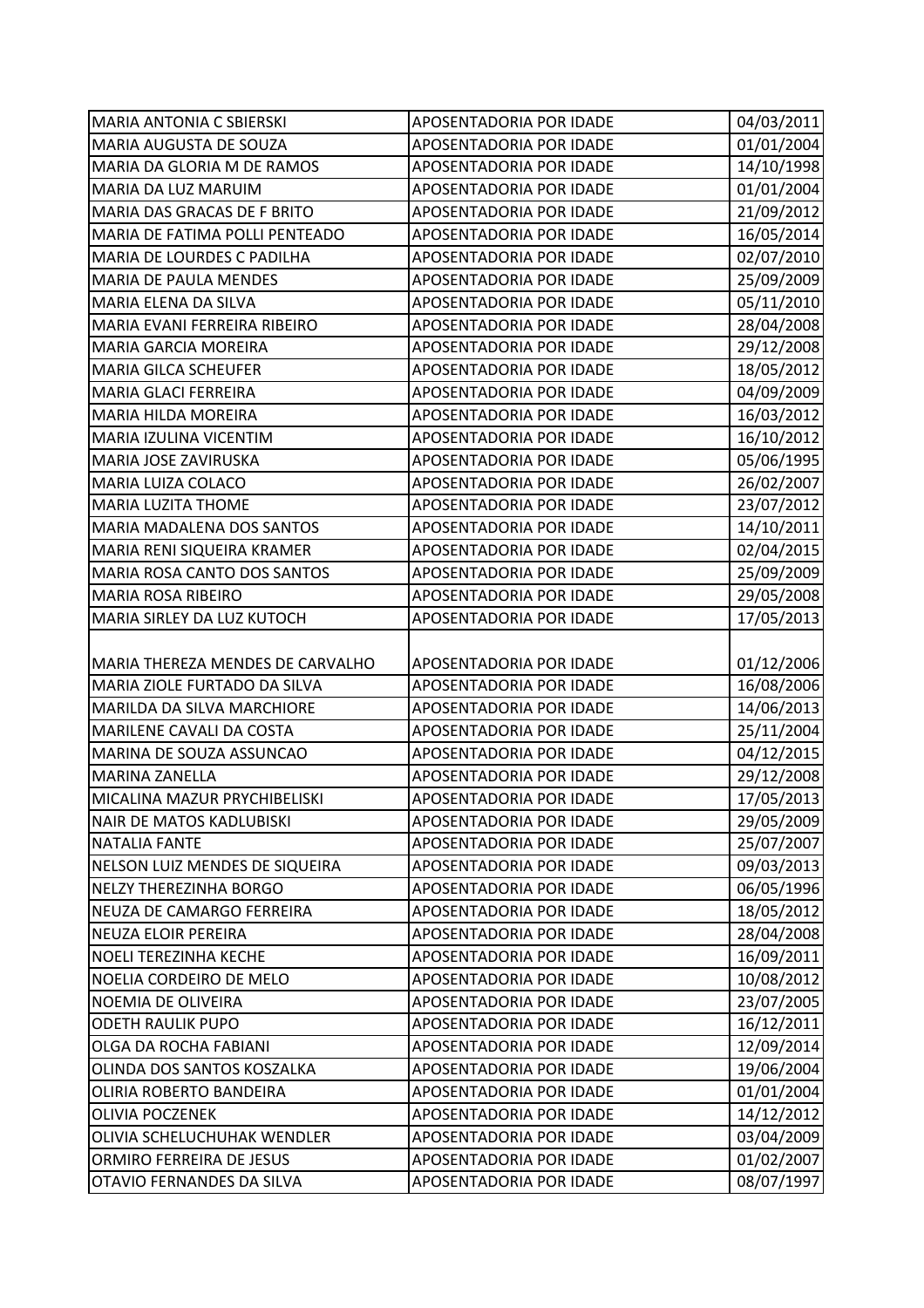| OTILIA CAETANO PINTO                | APOSENTADORIA POR IDADE     | 02/10/1995 |
|-------------------------------------|-----------------------------|------------|
| PAULINA MENEZES CORDEIRO            | APOSENTADORIA POR IDADE     | 10/06/2011 |
| PAULINA SEGUNDA                     | APOSENTADORIA POR IDADE     | 10/08/2012 |
| PEDRO ALVES TEREZA                  | APOSENTADORIA POR IDADE     | 20/11/2009 |
| PEDRO DE OLIVEIRA PEDROZO           | APOSENTADORIA POR IDADE     | 08/04/2011 |
| PEDRO FRANCISCO LEAL SANTOS         | APOSENTADORIA POR IDADE     | 02/12/1996 |
| PEDRO MARIANO DOS SANTOS            | APOSENTADORIA POR IDADE     | 11/11/2004 |
| RAQUEL APARECIDA E GOES             | APOSENTADORIA POR IDADE     | 06/03/2015 |
| REINALDO DITTERT                    | APOSENTADORIA POR IDADE     | 09/12/2005 |
| <b>ROSA CHEVTCHUK</b>               | APOSENTADORIA POR IDADE     | 12/09/2014 |
| ROSELMIRA DA LUZ PEREIRA            | APOSENTADORIA POR IDADE     | 10/12/2010 |
| ROZENI VIEIRA                       | APOSENTADORIA POR IDADE     | 01/12/2014 |
| RUBENS MENDES DE ARAUJO             | APOSENTADORIA POR IDADE     | 01/01/2004 |
| SEBASTIANA PACHECO RIBEIRO          | APOSENTADORIA POR IDADE     | 08/04/2011 |
| SEBASTIANA RODRIGUES HARTH          | APOSENTADORIA POR IDADE     | 10/08/2012 |
| SILVIO ALVES DE CAMPOS              | APOSENTADORIA POR IDADE     | 19/02/1996 |
| SIRLEI TEREZINHA DE M FRANCA        | APOSENTADORIA POR IDADE     | 09/03/2013 |
| SONIA MARIA VIDAL PEREIRA           | APOSENTADORIA POR IDADE     | 25/09/2009 |
| TAYLOR DE JESUS LIMA                | APOSENTADORIA POR IDADE     | 14/08/2007 |
| TERESINHA DORACI POSSIDONIO DOS     |                             |            |
| <b>SANTOS</b>                       | APOSENTADORIA POR IDADE     | 18/12/2015 |
| TEREZA ALZIRA DE OLIVEIRA           | APOSENTADORIA POR IDADE     | 22/05/2006 |
| <b>TEREZA LUSSI PADILHA</b>         | APOSENTADORIA POR IDADE     | 01/01/2004 |
| <b>TEREZINHA BELTRAO MOURA</b>      | APOSENTADORIA POR IDADE     | 01/01/2004 |
| <b>TEREZINHA BRUGER HUCHAK</b>      | APOSENTADORIA POR IDADE     | 10/08/2012 |
| TEREZINHA DE JESUS BATISTA          | APOSENTADORIA POR IDADE     | 08/06/2015 |
| TEREZINHA STRESSER CORDEIRO         | APOSENTADORIA POR IDADE     | 27/03/2007 |
| <b>VALDEMAR MORAES</b>              | APOSENTADORIA POR IDADE     | 14/12/2012 |
| <b>VERA LUCIA GONCALVES MARTINS</b> | APOSENTADORIA POR IDADE     | 23/11/2012 |
| VERA MARIA TELLES IASKIEVICZ        | APOSENTADORIA POR IDADE     | 06/03/2015 |
| <b>VERCI MARIA NASCIMENTO GOMES</b> | APOSENTADORIA POR IDADE     | 18/11/2011 |
| <b>VERSELI DA LUZ SANTOS</b>        | APOSENTADORIA POR IDADE     | 25/07/2007 |
| <b>VILINA RODRIGUES FERREIRA</b>    | APOSENTADORIA POR IDADE     | 26/02/2007 |
| ZILDA BERNUCI GOUVEIA               | APOSENTADORIA POR IDADE     | 09/08/2013 |
| <b>ZORONILDE GONCALVES</b>          | APOSENTADORIA POR IDADE     | 09/03/2013 |
| ADONIS ANTONIO DE PAULA             | APOSENTADORIA POR INVALIDEZ | 01/04/2012 |
| AIRTON VILMAR DE ALMEIDA            | APOSENTADORIA POR INVALIDEZ | 01/04/2012 |
| ANA KLOSTER KRUGER                  | APOSENTADORIA POR INVALIDEZ | 01/04/2012 |
| ANILDE MAIER FERREIRA               | APOSENTADORIA POR INVALIDEZ | 05/11/2005 |
| ANILDO DE SOUZA RAMOS               | APOSENTADORIA POR INVALIDEZ | 02/04/2015 |
| ANTONIA DE JESUS BRAGA              | APOSENTADORIA POR INVALIDEZ | 01/01/2004 |
| ANTONIA ELIZABETH DIAS DE ARRUDA    | APOSENTADORIA POR INVALIDEZ | 01/04/2012 |
| <b>ANTONIO CARLOS DOS SANTOS</b>    | APOSENTADORIA POR INVALIDEZ | 01/04/2012 |
| <b>ANTONIO RODRIGUES</b>            | APOSENTADORIA POR INVALIDEZ | 12/07/2006 |
| APARECIDA GOMES DA SILVA            | APOSENTADORIA POR INVALIDEZ | 30/09/1996 |
| ARLEIA DE ALMEIDA PAULA NEVES       | APOSENTADORIA POR INVALIDEZ | 01/04/2012 |
| <b>ARLINDO SCHEER</b>               | APOSENTADORIA POR INVALIDEZ | 01/04/2012 |
| AUREA PACHECO DE SIQUEIRA           | APOSENTADORIA POR INVALIDEZ | 01/04/2012 |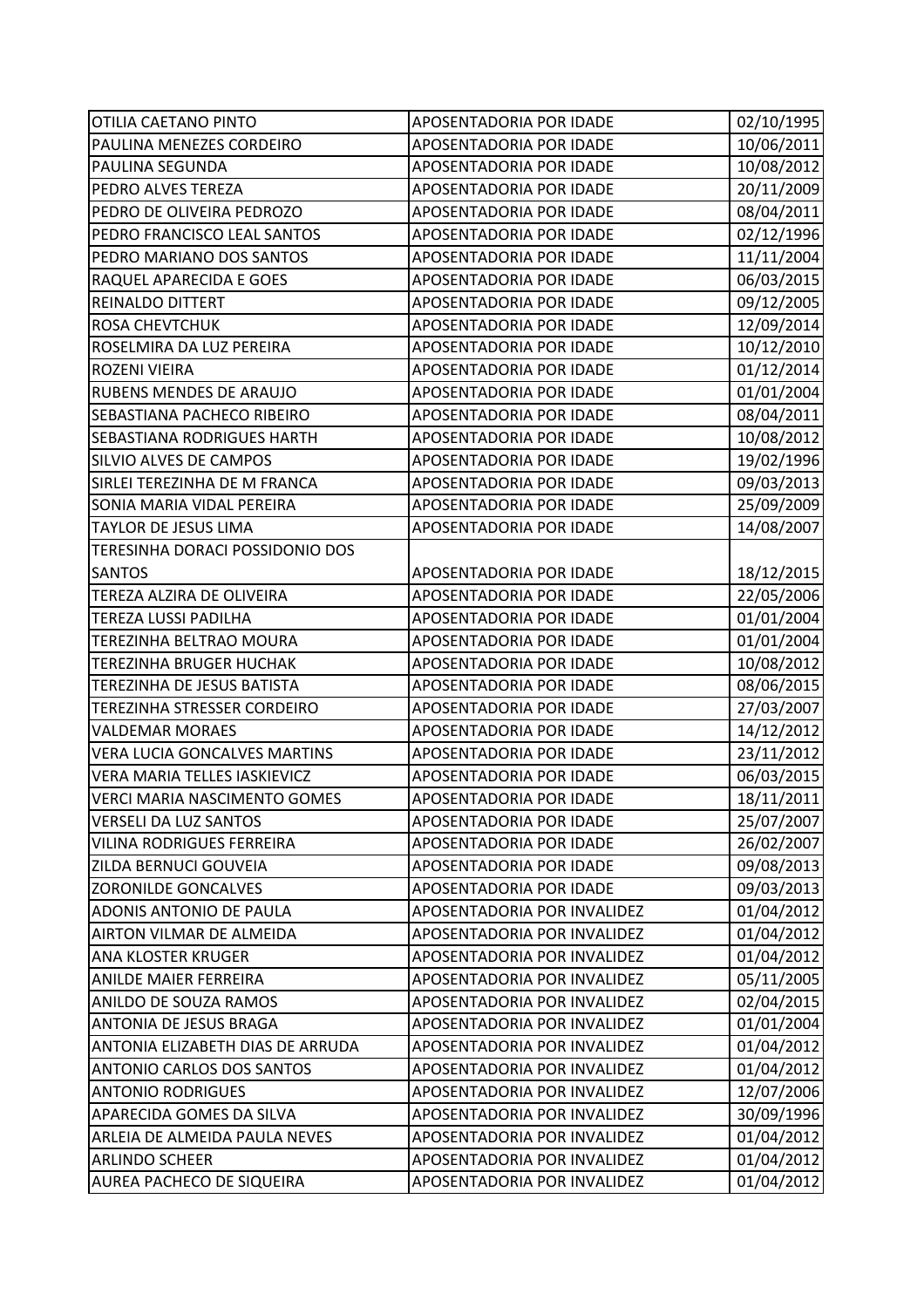| 18/09/2000<br>DALVA MARCONDES CHIMILOSKI<br>APOSENTADORIA POR INVALIDEZ<br>13/12/2013<br>DARCI PEREIRA DA SILVA<br>APOSENTADORIA POR INVALIDEZ<br>09/09/1997<br>APOSENTADORIA POR INVALIDEZ<br>DEMETRIO KUSMA PAULUK<br>09/09/2008<br>DIONAURA GOMES NOGUEIRA<br>APOSENTADORIA POR INVALIDEZ<br>01/04/2012<br>ELENA MACIEL FERREIRA<br>APOSENTADORIA POR INVALIDEZ<br>01/04/2012<br>ELISETE DE FATIMA DE ANDRADE<br>APOSENTADORIA POR INVALIDEZ<br>01/04/2012<br>ELOIRSE APARECIDA DOS ANJOS PASSARELLI APOSENTADORIA POR INVALIDEZ<br>01/04/2012<br><b>GLACI MACHADO ALVES</b><br>APOSENTADORIA POR INVALIDEZ<br>18/12/2000<br><b>IRENE KOSCIUV STELMACH</b><br>APOSENTADORIA POR INVALIDEZ<br>18/12/2000<br>IZABEL DOS SANTOS SILVA<br>APOSENTADORIA POR INVALIDEZ<br>19/06/1995<br>JOAO ALFREDO FERREIRA<br>APOSENTADORIA POR INVALIDEZ<br>03/04/2009<br>JOAO CRISTIANO RUPPEL PORTELLA<br>APOSENTADORIA POR INVALIDEZ<br>08/05/2015<br>JOAO MARIA DE OLIVEIRA<br>APOSENTADORIA POR INVALIDEZ<br>21/12/2007<br>JOAO MARIA DE OLIVEIRA<br>APOSENTADORIA POR INVALIDEZ<br>05/07/2013<br>JOCILENE DE JESUS SOUZA<br>APOSENTADORIA POR INVALIDEZ<br><b>JORGE LUIZ RIBAS TAQUES</b><br>01/04/2012<br>APOSENTADORIA POR INVALIDEZ<br>01/04/2012<br><b>JOSE NILTON FERREIRA</b><br>APOSENTADORIA POR INVALIDEZ<br>JOSE WILSON CORDEIRO<br>APOSENTADORIA POR INVALIDEZ<br>01/04/2012<br>JOZIANE FATIMA DE SOUZA<br>APOSENTADORIA POR INVALIDEZ<br>JUCEMARA APARECIDA BUDNIAK<br>01/04/2012<br>APOSENTADORIA POR INVALIDEZ<br>06/11/2015<br>KARIME AKKARI DE FRANÇA<br>APOSENTADORIA POR INVALIDEZ<br>14/06/2013<br>LAURA DO ROCIO GOMES DOS SANTOS<br>APOSENTADORIA POR INVALIDEZ<br>13/01/1998<br><b>LAURO WISNIEVSKI</b><br>APOSENTADORIA POR INVALIDEZ<br>09/04/2010<br>LEIA TRINDADE SANTOS DE DEUS<br>APOSENTADORIA POR INVALIDEZ<br>01/04/2012<br>LEILA MARIA DA SILVA BIDA<br>APOSENTADORIA POR INVALIDEZ<br>09/08/2013<br>LEUZI RODRIGUES PADILHA DA LUZ<br>APOSENTADORIA POR INVALIDEZ<br>31/10/1988<br>LIDIA BOHACZUK RATUSZNEI<br>APOSENTADORIA POR INVALIDEZ<br>17/05/2013<br>LIDIA MARIA ROSA BENICIO<br>APOSENTADORIA POR INVALIDEZ<br>22/04/2013<br>MARIA DA CONCEICAO DOS SANTOS<br>APOSENTADORIA POR INVALIDEZ<br>MARIA ESCOLASTICA LOPES DA ROSA<br>APOSENTADORIA POR INVALIDEZ<br>03/09/1999<br><b>MARIA EUGENIA DE OLIVEIRA</b><br>APOSENTADORIA POR INVALIDEZ<br>18/12/2000<br><b>MARIA INES KRINSKI</b><br>APOSENTADORIA POR INVALIDEZ<br>01/04/2012<br><b>MARIA SALOME SANTOS</b><br>APOSENTADORIA POR INVALIDEZ<br>01/04/2012<br>MARILENE STRESSER CORDEIRO<br>APOSENTADORIA POR INVALIDEZ<br>11/04/2014<br><b>MARLI RODRIGUES DE LIMA LEAL</b><br>APOSENTADORIA POR INVALIDEZ<br>12/09/2002<br><b>MAURO JOSE CASTELINI</b><br>APOSENTADORIA POR INVALIDEZ<br>01/04/2012<br><b>MAXIMO BEDIN</b><br>APOSENTADORIA POR INVALIDEZ<br>01/04/2012<br>MICHALINA WROBLESKI<br>APOSENTADORIA POR INVALIDEZ<br>01/04/2012<br>MIGUEL SOUZA DE OLIVEIRA<br>APOSENTADORIA POR INVALIDEZ<br><b>MIRIAM PIEMONTEZ</b><br>APOSENTADORIA POR INVALIDEZ<br>06/11/2015<br>02/03/2009<br>NEUSA MARIA GRUTKA CRISSI<br>APOSENTADORIA POR INVALIDEZ<br><b>OLIVIA ORCHANHESKI</b><br>APOSENTADORIA POR INVALIDEZ<br>13/01/1998<br>01/04/2012<br>ROSANA APARECIDA LOPES DE MORAES<br>APOSENTADORIA POR INVALIDEZ<br>07/08/2015<br>ROSANGELA DE FATIMA PRADO<br>APOSENTADORIA POR INVALIDEZ<br>06/11/2015<br><b>SIRLENE PORTELA</b><br>APOSENTADORIA POR INVALIDEZ | BERNADETE MARCILIANO BORODIAK | APOSENTADORIA POR INVALIDEZ | 01/04/2012 |
|--------------------------------------------------------------------------------------------------------------------------------------------------------------------------------------------------------------------------------------------------------------------------------------------------------------------------------------------------------------------------------------------------------------------------------------------------------------------------------------------------------------------------------------------------------------------------------------------------------------------------------------------------------------------------------------------------------------------------------------------------------------------------------------------------------------------------------------------------------------------------------------------------------------------------------------------------------------------------------------------------------------------------------------------------------------------------------------------------------------------------------------------------------------------------------------------------------------------------------------------------------------------------------------------------------------------------------------------------------------------------------------------------------------------------------------------------------------------------------------------------------------------------------------------------------------------------------------------------------------------------------------------------------------------------------------------------------------------------------------------------------------------------------------------------------------------------------------------------------------------------------------------------------------------------------------------------------------------------------------------------------------------------------------------------------------------------------------------------------------------------------------------------------------------------------------------------------------------------------------------------------------------------------------------------------------------------------------------------------------------------------------------------------------------------------------------------------------------------------------------------------------------------------------------------------------------------------------------------------------------------------------------------------------------------------------------------------------------------------------------------------------------------------------------------------------------------------------------------------------------------------------------------------------------------------------------------------------------------------------------------------------------------------------------------------------------------------------------------------------------------------------------------------------------------------------------------------------------------------------------------------------------------------------------------------------------------------------------------------------------------------------------------------------------------------------------------------------|-------------------------------|-----------------------------|------------|
|                                                                                                                                                                                                                                                                                                                                                                                                                                                                                                                                                                                                                                                                                                                                                                                                                                                                                                                                                                                                                                                                                                                                                                                                                                                                                                                                                                                                                                                                                                                                                                                                                                                                                                                                                                                                                                                                                                                                                                                                                                                                                                                                                                                                                                                                                                                                                                                                                                                                                                                                                                                                                                                                                                                                                                                                                                                                                                                                                                                                                                                                                                                                                                                                                                                                                                                                                                                                                                                              |                               |                             |            |
| 01/04/2012<br>01/04/2012                                                                                                                                                                                                                                                                                                                                                                                                                                                                                                                                                                                                                                                                                                                                                                                                                                                                                                                                                                                                                                                                                                                                                                                                                                                                                                                                                                                                                                                                                                                                                                                                                                                                                                                                                                                                                                                                                                                                                                                                                                                                                                                                                                                                                                                                                                                                                                                                                                                                                                                                                                                                                                                                                                                                                                                                                                                                                                                                                                                                                                                                                                                                                                                                                                                                                                                                                                                                                                     |                               |                             |            |
|                                                                                                                                                                                                                                                                                                                                                                                                                                                                                                                                                                                                                                                                                                                                                                                                                                                                                                                                                                                                                                                                                                                                                                                                                                                                                                                                                                                                                                                                                                                                                                                                                                                                                                                                                                                                                                                                                                                                                                                                                                                                                                                                                                                                                                                                                                                                                                                                                                                                                                                                                                                                                                                                                                                                                                                                                                                                                                                                                                                                                                                                                                                                                                                                                                                                                                                                                                                                                                                              |                               |                             |            |
|                                                                                                                                                                                                                                                                                                                                                                                                                                                                                                                                                                                                                                                                                                                                                                                                                                                                                                                                                                                                                                                                                                                                                                                                                                                                                                                                                                                                                                                                                                                                                                                                                                                                                                                                                                                                                                                                                                                                                                                                                                                                                                                                                                                                                                                                                                                                                                                                                                                                                                                                                                                                                                                                                                                                                                                                                                                                                                                                                                                                                                                                                                                                                                                                                                                                                                                                                                                                                                                              |                               |                             |            |
|                                                                                                                                                                                                                                                                                                                                                                                                                                                                                                                                                                                                                                                                                                                                                                                                                                                                                                                                                                                                                                                                                                                                                                                                                                                                                                                                                                                                                                                                                                                                                                                                                                                                                                                                                                                                                                                                                                                                                                                                                                                                                                                                                                                                                                                                                                                                                                                                                                                                                                                                                                                                                                                                                                                                                                                                                                                                                                                                                                                                                                                                                                                                                                                                                                                                                                                                                                                                                                                              |                               |                             |            |
|                                                                                                                                                                                                                                                                                                                                                                                                                                                                                                                                                                                                                                                                                                                                                                                                                                                                                                                                                                                                                                                                                                                                                                                                                                                                                                                                                                                                                                                                                                                                                                                                                                                                                                                                                                                                                                                                                                                                                                                                                                                                                                                                                                                                                                                                                                                                                                                                                                                                                                                                                                                                                                                                                                                                                                                                                                                                                                                                                                                                                                                                                                                                                                                                                                                                                                                                                                                                                                                              |                               |                             |            |
|                                                                                                                                                                                                                                                                                                                                                                                                                                                                                                                                                                                                                                                                                                                                                                                                                                                                                                                                                                                                                                                                                                                                                                                                                                                                                                                                                                                                                                                                                                                                                                                                                                                                                                                                                                                                                                                                                                                                                                                                                                                                                                                                                                                                                                                                                                                                                                                                                                                                                                                                                                                                                                                                                                                                                                                                                                                                                                                                                                                                                                                                                                                                                                                                                                                                                                                                                                                                                                                              |                               |                             |            |
|                                                                                                                                                                                                                                                                                                                                                                                                                                                                                                                                                                                                                                                                                                                                                                                                                                                                                                                                                                                                                                                                                                                                                                                                                                                                                                                                                                                                                                                                                                                                                                                                                                                                                                                                                                                                                                                                                                                                                                                                                                                                                                                                                                                                                                                                                                                                                                                                                                                                                                                                                                                                                                                                                                                                                                                                                                                                                                                                                                                                                                                                                                                                                                                                                                                                                                                                                                                                                                                              |                               |                             |            |
|                                                                                                                                                                                                                                                                                                                                                                                                                                                                                                                                                                                                                                                                                                                                                                                                                                                                                                                                                                                                                                                                                                                                                                                                                                                                                                                                                                                                                                                                                                                                                                                                                                                                                                                                                                                                                                                                                                                                                                                                                                                                                                                                                                                                                                                                                                                                                                                                                                                                                                                                                                                                                                                                                                                                                                                                                                                                                                                                                                                                                                                                                                                                                                                                                                                                                                                                                                                                                                                              |                               |                             |            |
|                                                                                                                                                                                                                                                                                                                                                                                                                                                                                                                                                                                                                                                                                                                                                                                                                                                                                                                                                                                                                                                                                                                                                                                                                                                                                                                                                                                                                                                                                                                                                                                                                                                                                                                                                                                                                                                                                                                                                                                                                                                                                                                                                                                                                                                                                                                                                                                                                                                                                                                                                                                                                                                                                                                                                                                                                                                                                                                                                                                                                                                                                                                                                                                                                                                                                                                                                                                                                                                              |                               |                             |            |
|                                                                                                                                                                                                                                                                                                                                                                                                                                                                                                                                                                                                                                                                                                                                                                                                                                                                                                                                                                                                                                                                                                                                                                                                                                                                                                                                                                                                                                                                                                                                                                                                                                                                                                                                                                                                                                                                                                                                                                                                                                                                                                                                                                                                                                                                                                                                                                                                                                                                                                                                                                                                                                                                                                                                                                                                                                                                                                                                                                                                                                                                                                                                                                                                                                                                                                                                                                                                                                                              |                               |                             |            |
|                                                                                                                                                                                                                                                                                                                                                                                                                                                                                                                                                                                                                                                                                                                                                                                                                                                                                                                                                                                                                                                                                                                                                                                                                                                                                                                                                                                                                                                                                                                                                                                                                                                                                                                                                                                                                                                                                                                                                                                                                                                                                                                                                                                                                                                                                                                                                                                                                                                                                                                                                                                                                                                                                                                                                                                                                                                                                                                                                                                                                                                                                                                                                                                                                                                                                                                                                                                                                                                              |                               |                             |            |
|                                                                                                                                                                                                                                                                                                                                                                                                                                                                                                                                                                                                                                                                                                                                                                                                                                                                                                                                                                                                                                                                                                                                                                                                                                                                                                                                                                                                                                                                                                                                                                                                                                                                                                                                                                                                                                                                                                                                                                                                                                                                                                                                                                                                                                                                                                                                                                                                                                                                                                                                                                                                                                                                                                                                                                                                                                                                                                                                                                                                                                                                                                                                                                                                                                                                                                                                                                                                                                                              |                               |                             |            |
|                                                                                                                                                                                                                                                                                                                                                                                                                                                                                                                                                                                                                                                                                                                                                                                                                                                                                                                                                                                                                                                                                                                                                                                                                                                                                                                                                                                                                                                                                                                                                                                                                                                                                                                                                                                                                                                                                                                                                                                                                                                                                                                                                                                                                                                                                                                                                                                                                                                                                                                                                                                                                                                                                                                                                                                                                                                                                                                                                                                                                                                                                                                                                                                                                                                                                                                                                                                                                                                              |                               |                             |            |
|                                                                                                                                                                                                                                                                                                                                                                                                                                                                                                                                                                                                                                                                                                                                                                                                                                                                                                                                                                                                                                                                                                                                                                                                                                                                                                                                                                                                                                                                                                                                                                                                                                                                                                                                                                                                                                                                                                                                                                                                                                                                                                                                                                                                                                                                                                                                                                                                                                                                                                                                                                                                                                                                                                                                                                                                                                                                                                                                                                                                                                                                                                                                                                                                                                                                                                                                                                                                                                                              |                               |                             |            |
|                                                                                                                                                                                                                                                                                                                                                                                                                                                                                                                                                                                                                                                                                                                                                                                                                                                                                                                                                                                                                                                                                                                                                                                                                                                                                                                                                                                                                                                                                                                                                                                                                                                                                                                                                                                                                                                                                                                                                                                                                                                                                                                                                                                                                                                                                                                                                                                                                                                                                                                                                                                                                                                                                                                                                                                                                                                                                                                                                                                                                                                                                                                                                                                                                                                                                                                                                                                                                                                              |                               |                             |            |
|                                                                                                                                                                                                                                                                                                                                                                                                                                                                                                                                                                                                                                                                                                                                                                                                                                                                                                                                                                                                                                                                                                                                                                                                                                                                                                                                                                                                                                                                                                                                                                                                                                                                                                                                                                                                                                                                                                                                                                                                                                                                                                                                                                                                                                                                                                                                                                                                                                                                                                                                                                                                                                                                                                                                                                                                                                                                                                                                                                                                                                                                                                                                                                                                                                                                                                                                                                                                                                                              |                               |                             |            |
|                                                                                                                                                                                                                                                                                                                                                                                                                                                                                                                                                                                                                                                                                                                                                                                                                                                                                                                                                                                                                                                                                                                                                                                                                                                                                                                                                                                                                                                                                                                                                                                                                                                                                                                                                                                                                                                                                                                                                                                                                                                                                                                                                                                                                                                                                                                                                                                                                                                                                                                                                                                                                                                                                                                                                                                                                                                                                                                                                                                                                                                                                                                                                                                                                                                                                                                                                                                                                                                              |                               |                             |            |
|                                                                                                                                                                                                                                                                                                                                                                                                                                                                                                                                                                                                                                                                                                                                                                                                                                                                                                                                                                                                                                                                                                                                                                                                                                                                                                                                                                                                                                                                                                                                                                                                                                                                                                                                                                                                                                                                                                                                                                                                                                                                                                                                                                                                                                                                                                                                                                                                                                                                                                                                                                                                                                                                                                                                                                                                                                                                                                                                                                                                                                                                                                                                                                                                                                                                                                                                                                                                                                                              |                               |                             |            |
|                                                                                                                                                                                                                                                                                                                                                                                                                                                                                                                                                                                                                                                                                                                                                                                                                                                                                                                                                                                                                                                                                                                                                                                                                                                                                                                                                                                                                                                                                                                                                                                                                                                                                                                                                                                                                                                                                                                                                                                                                                                                                                                                                                                                                                                                                                                                                                                                                                                                                                                                                                                                                                                                                                                                                                                                                                                                                                                                                                                                                                                                                                                                                                                                                                                                                                                                                                                                                                                              |                               |                             |            |
|                                                                                                                                                                                                                                                                                                                                                                                                                                                                                                                                                                                                                                                                                                                                                                                                                                                                                                                                                                                                                                                                                                                                                                                                                                                                                                                                                                                                                                                                                                                                                                                                                                                                                                                                                                                                                                                                                                                                                                                                                                                                                                                                                                                                                                                                                                                                                                                                                                                                                                                                                                                                                                                                                                                                                                                                                                                                                                                                                                                                                                                                                                                                                                                                                                                                                                                                                                                                                                                              |                               |                             |            |
|                                                                                                                                                                                                                                                                                                                                                                                                                                                                                                                                                                                                                                                                                                                                                                                                                                                                                                                                                                                                                                                                                                                                                                                                                                                                                                                                                                                                                                                                                                                                                                                                                                                                                                                                                                                                                                                                                                                                                                                                                                                                                                                                                                                                                                                                                                                                                                                                                                                                                                                                                                                                                                                                                                                                                                                                                                                                                                                                                                                                                                                                                                                                                                                                                                                                                                                                                                                                                                                              |                               |                             |            |
|                                                                                                                                                                                                                                                                                                                                                                                                                                                                                                                                                                                                                                                                                                                                                                                                                                                                                                                                                                                                                                                                                                                                                                                                                                                                                                                                                                                                                                                                                                                                                                                                                                                                                                                                                                                                                                                                                                                                                                                                                                                                                                                                                                                                                                                                                                                                                                                                                                                                                                                                                                                                                                                                                                                                                                                                                                                                                                                                                                                                                                                                                                                                                                                                                                                                                                                                                                                                                                                              |                               |                             |            |
|                                                                                                                                                                                                                                                                                                                                                                                                                                                                                                                                                                                                                                                                                                                                                                                                                                                                                                                                                                                                                                                                                                                                                                                                                                                                                                                                                                                                                                                                                                                                                                                                                                                                                                                                                                                                                                                                                                                                                                                                                                                                                                                                                                                                                                                                                                                                                                                                                                                                                                                                                                                                                                                                                                                                                                                                                                                                                                                                                                                                                                                                                                                                                                                                                                                                                                                                                                                                                                                              |                               |                             |            |
|                                                                                                                                                                                                                                                                                                                                                                                                                                                                                                                                                                                                                                                                                                                                                                                                                                                                                                                                                                                                                                                                                                                                                                                                                                                                                                                                                                                                                                                                                                                                                                                                                                                                                                                                                                                                                                                                                                                                                                                                                                                                                                                                                                                                                                                                                                                                                                                                                                                                                                                                                                                                                                                                                                                                                                                                                                                                                                                                                                                                                                                                                                                                                                                                                                                                                                                                                                                                                                                              |                               |                             |            |
|                                                                                                                                                                                                                                                                                                                                                                                                                                                                                                                                                                                                                                                                                                                                                                                                                                                                                                                                                                                                                                                                                                                                                                                                                                                                                                                                                                                                                                                                                                                                                                                                                                                                                                                                                                                                                                                                                                                                                                                                                                                                                                                                                                                                                                                                                                                                                                                                                                                                                                                                                                                                                                                                                                                                                                                                                                                                                                                                                                                                                                                                                                                                                                                                                                                                                                                                                                                                                                                              |                               |                             |            |
|                                                                                                                                                                                                                                                                                                                                                                                                                                                                                                                                                                                                                                                                                                                                                                                                                                                                                                                                                                                                                                                                                                                                                                                                                                                                                                                                                                                                                                                                                                                                                                                                                                                                                                                                                                                                                                                                                                                                                                                                                                                                                                                                                                                                                                                                                                                                                                                                                                                                                                                                                                                                                                                                                                                                                                                                                                                                                                                                                                                                                                                                                                                                                                                                                                                                                                                                                                                                                                                              |                               |                             |            |
|                                                                                                                                                                                                                                                                                                                                                                                                                                                                                                                                                                                                                                                                                                                                                                                                                                                                                                                                                                                                                                                                                                                                                                                                                                                                                                                                                                                                                                                                                                                                                                                                                                                                                                                                                                                                                                                                                                                                                                                                                                                                                                                                                                                                                                                                                                                                                                                                                                                                                                                                                                                                                                                                                                                                                                                                                                                                                                                                                                                                                                                                                                                                                                                                                                                                                                                                                                                                                                                              |                               |                             |            |
|                                                                                                                                                                                                                                                                                                                                                                                                                                                                                                                                                                                                                                                                                                                                                                                                                                                                                                                                                                                                                                                                                                                                                                                                                                                                                                                                                                                                                                                                                                                                                                                                                                                                                                                                                                                                                                                                                                                                                                                                                                                                                                                                                                                                                                                                                                                                                                                                                                                                                                                                                                                                                                                                                                                                                                                                                                                                                                                                                                                                                                                                                                                                                                                                                                                                                                                                                                                                                                                              |                               |                             |            |
|                                                                                                                                                                                                                                                                                                                                                                                                                                                                                                                                                                                                                                                                                                                                                                                                                                                                                                                                                                                                                                                                                                                                                                                                                                                                                                                                                                                                                                                                                                                                                                                                                                                                                                                                                                                                                                                                                                                                                                                                                                                                                                                                                                                                                                                                                                                                                                                                                                                                                                                                                                                                                                                                                                                                                                                                                                                                                                                                                                                                                                                                                                                                                                                                                                                                                                                                                                                                                                                              |                               |                             |            |
|                                                                                                                                                                                                                                                                                                                                                                                                                                                                                                                                                                                                                                                                                                                                                                                                                                                                                                                                                                                                                                                                                                                                                                                                                                                                                                                                                                                                                                                                                                                                                                                                                                                                                                                                                                                                                                                                                                                                                                                                                                                                                                                                                                                                                                                                                                                                                                                                                                                                                                                                                                                                                                                                                                                                                                                                                                                                                                                                                                                                                                                                                                                                                                                                                                                                                                                                                                                                                                                              |                               |                             |            |
|                                                                                                                                                                                                                                                                                                                                                                                                                                                                                                                                                                                                                                                                                                                                                                                                                                                                                                                                                                                                                                                                                                                                                                                                                                                                                                                                                                                                                                                                                                                                                                                                                                                                                                                                                                                                                                                                                                                                                                                                                                                                                                                                                                                                                                                                                                                                                                                                                                                                                                                                                                                                                                                                                                                                                                                                                                                                                                                                                                                                                                                                                                                                                                                                                                                                                                                                                                                                                                                              |                               |                             |            |
|                                                                                                                                                                                                                                                                                                                                                                                                                                                                                                                                                                                                                                                                                                                                                                                                                                                                                                                                                                                                                                                                                                                                                                                                                                                                                                                                                                                                                                                                                                                                                                                                                                                                                                                                                                                                                                                                                                                                                                                                                                                                                                                                                                                                                                                                                                                                                                                                                                                                                                                                                                                                                                                                                                                                                                                                                                                                                                                                                                                                                                                                                                                                                                                                                                                                                                                                                                                                                                                              |                               |                             |            |
|                                                                                                                                                                                                                                                                                                                                                                                                                                                                                                                                                                                                                                                                                                                                                                                                                                                                                                                                                                                                                                                                                                                                                                                                                                                                                                                                                                                                                                                                                                                                                                                                                                                                                                                                                                                                                                                                                                                                                                                                                                                                                                                                                                                                                                                                                                                                                                                                                                                                                                                                                                                                                                                                                                                                                                                                                                                                                                                                                                                                                                                                                                                                                                                                                                                                                                                                                                                                                                                              |                               |                             |            |
|                                                                                                                                                                                                                                                                                                                                                                                                                                                                                                                                                                                                                                                                                                                                                                                                                                                                                                                                                                                                                                                                                                                                                                                                                                                                                                                                                                                                                                                                                                                                                                                                                                                                                                                                                                                                                                                                                                                                                                                                                                                                                                                                                                                                                                                                                                                                                                                                                                                                                                                                                                                                                                                                                                                                                                                                                                                                                                                                                                                                                                                                                                                                                                                                                                                                                                                                                                                                                                                              |                               |                             |            |
|                                                                                                                                                                                                                                                                                                                                                                                                                                                                                                                                                                                                                                                                                                                                                                                                                                                                                                                                                                                                                                                                                                                                                                                                                                                                                                                                                                                                                                                                                                                                                                                                                                                                                                                                                                                                                                                                                                                                                                                                                                                                                                                                                                                                                                                                                                                                                                                                                                                                                                                                                                                                                                                                                                                                                                                                                                                                                                                                                                                                                                                                                                                                                                                                                                                                                                                                                                                                                                                              |                               |                             |            |
|                                                                                                                                                                                                                                                                                                                                                                                                                                                                                                                                                                                                                                                                                                                                                                                                                                                                                                                                                                                                                                                                                                                                                                                                                                                                                                                                                                                                                                                                                                                                                                                                                                                                                                                                                                                                                                                                                                                                                                                                                                                                                                                                                                                                                                                                                                                                                                                                                                                                                                                                                                                                                                                                                                                                                                                                                                                                                                                                                                                                                                                                                                                                                                                                                                                                                                                                                                                                                                                              |                               |                             |            |
|                                                                                                                                                                                                                                                                                                                                                                                                                                                                                                                                                                                                                                                                                                                                                                                                                                                                                                                                                                                                                                                                                                                                                                                                                                                                                                                                                                                                                                                                                                                                                                                                                                                                                                                                                                                                                                                                                                                                                                                                                                                                                                                                                                                                                                                                                                                                                                                                                                                                                                                                                                                                                                                                                                                                                                                                                                                                                                                                                                                                                                                                                                                                                                                                                                                                                                                                                                                                                                                              |                               |                             |            |
|                                                                                                                                                                                                                                                                                                                                                                                                                                                                                                                                                                                                                                                                                                                                                                                                                                                                                                                                                                                                                                                                                                                                                                                                                                                                                                                                                                                                                                                                                                                                                                                                                                                                                                                                                                                                                                                                                                                                                                                                                                                                                                                                                                                                                                                                                                                                                                                                                                                                                                                                                                                                                                                                                                                                                                                                                                                                                                                                                                                                                                                                                                                                                                                                                                                                                                                                                                                                                                                              |                               |                             |            |
|                                                                                                                                                                                                                                                                                                                                                                                                                                                                                                                                                                                                                                                                                                                                                                                                                                                                                                                                                                                                                                                                                                                                                                                                                                                                                                                                                                                                                                                                                                                                                                                                                                                                                                                                                                                                                                                                                                                                                                                                                                                                                                                                                                                                                                                                                                                                                                                                                                                                                                                                                                                                                                                                                                                                                                                                                                                                                                                                                                                                                                                                                                                                                                                                                                                                                                                                                                                                                                                              |                               |                             |            |
|                                                                                                                                                                                                                                                                                                                                                                                                                                                                                                                                                                                                                                                                                                                                                                                                                                                                                                                                                                                                                                                                                                                                                                                                                                                                                                                                                                                                                                                                                                                                                                                                                                                                                                                                                                                                                                                                                                                                                                                                                                                                                                                                                                                                                                                                                                                                                                                                                                                                                                                                                                                                                                                                                                                                                                                                                                                                                                                                                                                                                                                                                                                                                                                                                                                                                                                                                                                                                                                              |                               |                             |            |
|                                                                                                                                                                                                                                                                                                                                                                                                                                                                                                                                                                                                                                                                                                                                                                                                                                                                                                                                                                                                                                                                                                                                                                                                                                                                                                                                                                                                                                                                                                                                                                                                                                                                                                                                                                                                                                                                                                                                                                                                                                                                                                                                                                                                                                                                                                                                                                                                                                                                                                                                                                                                                                                                                                                                                                                                                                                                                                                                                                                                                                                                                                                                                                                                                                                                                                                                                                                                                                                              |                               |                             |            |
|                                                                                                                                                                                                                                                                                                                                                                                                                                                                                                                                                                                                                                                                                                                                                                                                                                                                                                                                                                                                                                                                                                                                                                                                                                                                                                                                                                                                                                                                                                                                                                                                                                                                                                                                                                                                                                                                                                                                                                                                                                                                                                                                                                                                                                                                                                                                                                                                                                                                                                                                                                                                                                                                                                                                                                                                                                                                                                                                                                                                                                                                                                                                                                                                                                                                                                                                                                                                                                                              |                               |                             |            |
|                                                                                                                                                                                                                                                                                                                                                                                                                                                                                                                                                                                                                                                                                                                                                                                                                                                                                                                                                                                                                                                                                                                                                                                                                                                                                                                                                                                                                                                                                                                                                                                                                                                                                                                                                                                                                                                                                                                                                                                                                                                                                                                                                                                                                                                                                                                                                                                                                                                                                                                                                                                                                                                                                                                                                                                                                                                                                                                                                                                                                                                                                                                                                                                                                                                                                                                                                                                                                                                              |                               |                             |            |
|                                                                                                                                                                                                                                                                                                                                                                                                                                                                                                                                                                                                                                                                                                                                                                                                                                                                                                                                                                                                                                                                                                                                                                                                                                                                                                                                                                                                                                                                                                                                                                                                                                                                                                                                                                                                                                                                                                                                                                                                                                                                                                                                                                                                                                                                                                                                                                                                                                                                                                                                                                                                                                                                                                                                                                                                                                                                                                                                                                                                                                                                                                                                                                                                                                                                                                                                                                                                                                                              |                               |                             |            |
|                                                                                                                                                                                                                                                                                                                                                                                                                                                                                                                                                                                                                                                                                                                                                                                                                                                                                                                                                                                                                                                                                                                                                                                                                                                                                                                                                                                                                                                                                                                                                                                                                                                                                                                                                                                                                                                                                                                                                                                                                                                                                                                                                                                                                                                                                                                                                                                                                                                                                                                                                                                                                                                                                                                                                                                                                                                                                                                                                                                                                                                                                                                                                                                                                                                                                                                                                                                                                                                              |                               |                             |            |
|                                                                                                                                                                                                                                                                                                                                                                                                                                                                                                                                                                                                                                                                                                                                                                                                                                                                                                                                                                                                                                                                                                                                                                                                                                                                                                                                                                                                                                                                                                                                                                                                                                                                                                                                                                                                                                                                                                                                                                                                                                                                                                                                                                                                                                                                                                                                                                                                                                                                                                                                                                                                                                                                                                                                                                                                                                                                                                                                                                                                                                                                                                                                                                                                                                                                                                                                                                                                                                                              | TEREZA FUMISKI DOS S SUTIL    | APOSENTADORIA POR INVALIDEZ | 01/04/2012 |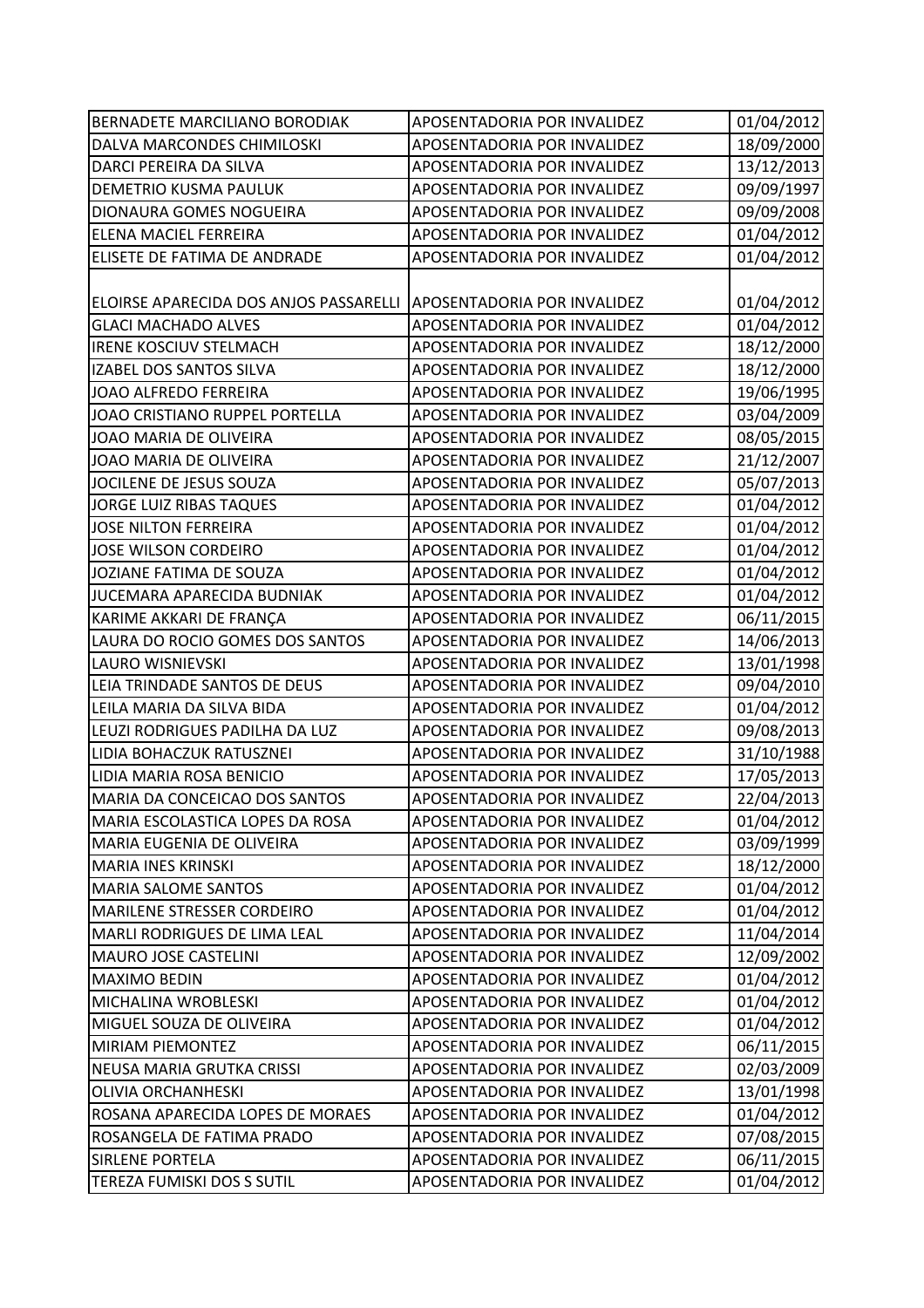| <b>TEREZA VIEIRA</b>               | APOSENTADORIA POR INVALIDEZ | 01/04/2012 |
|------------------------------------|-----------------------------|------------|
| <b>TEREZINHA DE ASSIS</b>          | APOSENTADORIA POR INVALIDEZ | 01/04/2012 |
| TEREZINHA DE JESUS DOS SANTOS      |                             |            |
| <b>TARCHESKI</b>                   | APOSENTADORIA POR INVALIDEZ | 01/04/2012 |
| TEREZINHA DE JESUS SANTOS          | APOSENTADORIA POR INVALIDEZ | 01/04/2012 |
| <b>VANDERLEY JOSE STIMER</b>       | APOSENTADORIA POR INVALIDEZ | 17/05/2013 |
| VERA LUCIA DE OLIVEIRA ARAUJO      | APOSENTADORIA POR INVALIDEZ | 14/06/2013 |
| <b>VERONICA CWENDRYCH</b>          | APOSENTADORIA POR INVALIDEZ | 01/04/2012 |
| <b>WLADIMIR JOSE EIDAN</b>         | APOSENTADORIA POR INVALIDEZ | 16/09/1992 |
| ZILA PACHECO DA FONSECA            | APOSENTADORIA POR INVALIDEZ | 05/06/1995 |
| ZULEICA DE JESUS VIEIRA MACHADO    | APOSENTADORIA POR INVALIDEZ | 01/04/2012 |
|                                    | APOSENTADORIA POR TEMPO DE  |            |
| <b>ADELIA DE OLIVEIRA</b>          | CONTRIBUIÇÃO                | 25/02/2006 |
|                                    | APOSENTADORIA POR TEMPO DE  |            |
| <b>ADELIR TEREZINHA GUEDES</b>     | CONTRIBUIÇÃO                | 06/03/2015 |
|                                    | APOSENTADORIA POR TEMPO DE  |            |
| <b>AGLACIR JOSE BUHRER</b>         | CONTRIBUIÇÃO                | 10/05/2004 |
|                                    | APOSENTADORIA POR TEMPO DE  |            |
| AGUEDA GARÇOA DE GOES              | CONTRIBUIÇÃO                | 02/04/2015 |
|                                    | APOSENTADORIA POR TEMPO DE  |            |
| <b>AHYRTON MARCONDES ROCHA</b>     | CONTRIBUIÇÃO                | 01/11/1984 |
|                                    | APOSENTADORIA POR TEMPO DE  |            |
| <b>AIRTON ROSA</b>                 | CONTRIBUIÇÃO                | 01/01/2004 |
|                                    | APOSENTADORIA POR TEMPO DE  |            |
| <b>ALBANI DE JESUS SCHEIFER</b>    | CONTRIBUIÇÃO                | 12/09/2014 |
|                                    | APOSENTADORIA POR TEMPO DE  |            |
| <b>ALDOVINO ALVES DE FARIAS</b>    | <b>CONTRIBUIÇÃO</b>         | 10/08/2012 |
|                                    | APOSENTADORIA POR TEMPO DE  |            |
| ALVARO DA SILVA RIBEIRO            | CONTRIBUIÇÃO                | 05/07/2013 |
|                                    | APOSENTADORIA POR TEMPO DE  |            |
| ANA GELINSKI DE LIMA               | CONTRIBUIÇÃO                | 20/11/1995 |
|                                    | APOSENTADORIA POR TEMPO DE  |            |
| ANA MARIA DA SILVA LIMA PAULENA    | CONTRIBUIÇÃO                | 17/05/2013 |
|                                    | APOSENTADORIA POR TEMPO DE  |            |
| <b>ANA MARIA NUNES HEY</b>         | <b>CONTRIBUIÇÃO</b>         | 14/10/2011 |
|                                    | APOSENTADORIA POR TEMPO DE  |            |
| ANGELA MARIA ROCHA LOZOVE DE LIMA  | <b>CONTRIBUIÇÃO</b>         | 06/03/2015 |
|                                    | APOSENTADORIA POR TEMPO DE  |            |
| ANGELA MARIA ROCHA LOZOVE DE LIMA  | <b>CONTRIBUIÇÃO</b>         | 15/06/2012 |
|                                    | APOSENTADORIA POR TEMPO DE  |            |
| <b>ANGELICA MARCONDES DE SOUZA</b> | CONTRIBUIÇÃO                | 02/07/2010 |
|                                    | APOSENTADORIA POR TEMPO DE  |            |
| <b>ANICE TERESINHA MACHADO</b>     | CONTRIBUIÇÃO                | 09/09/2008 |
|                                    | APOSENTADORIA POR TEMPO DE  |            |
| <b>ANTONIO CARLOS KOPPE</b>        | <b>CONTRIBUIÇÃO</b>         | 16/09/2011 |
|                                    | APOSENTADORIA POR TEMPO DE  |            |
| <b>ANTONIO DIAS VIEIRA</b>         | CONTRIBUIÇÃO                | 12/03/1995 |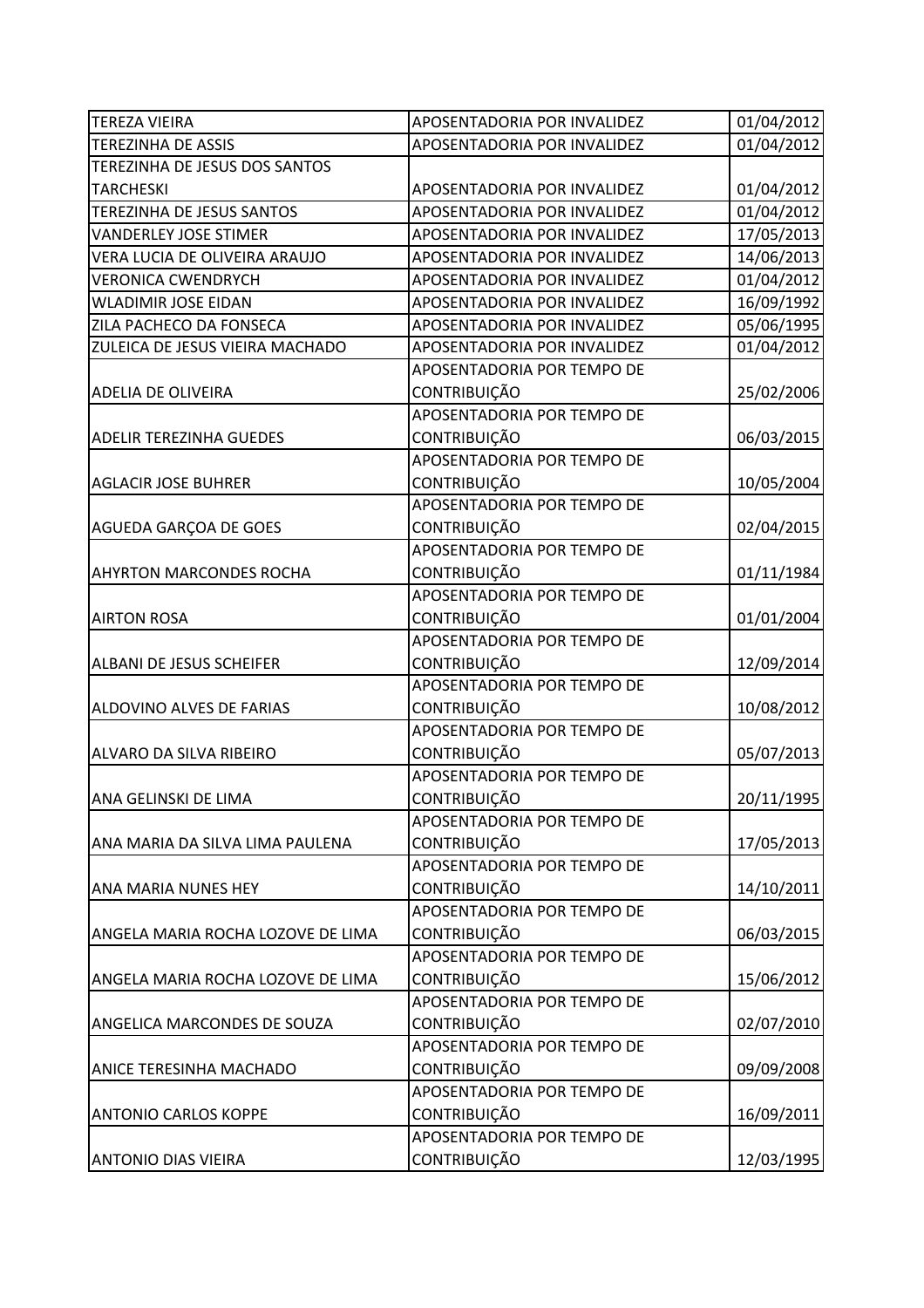|                                              | APOSENTADORIA POR TEMPO DE |            |
|----------------------------------------------|----------------------------|------------|
| <b>ARGOS VON LINSINGEN</b>                   | CONTRIBUIÇÃO               | 04/09/2015 |
|                                              | APOSENTADORIA POR TEMPO DE |            |
| <b>ARLETE CRISSI HOHL</b>                    | CONTRIBUIÇÃO               | 27/04/1981 |
|                                              | APOSENTADORIA POR TEMPO DE |            |
| CANDIDA RENI LIMA DE PAULA                   | CONTRIBUIÇÃO               | 30/05/1995 |
|                                              | APOSENTADORIA POR TEMPO DE |            |
| <b>CARLOS ANTONIO ORTELHADO</b>              | <b>CONTRIBUIÇÃO</b>        | 13/03/1994 |
|                                              | APOSENTADORIA POR TEMPO DE |            |
| CARMELINDA DOS SANTOS SOUZA                  | CONTRIBUIÇÃO               | 01/08/1963 |
|                                              | APOSENTADORIA POR TEMPO DE |            |
| CARMEM LUCIA MARCON BOEIRA                   | CONTRIBUIÇÃO               | 05/11/2010 |
|                                              | APOSENTADORIA POR TEMPO DE |            |
| <b>CARMEM LUIZA DOS SANTOS CRISSI</b>        | CONTRIBUIÇÃO               | 15/05/2009 |
|                                              | APOSENTADORIA POR TEMPO DE |            |
| <b>CARMEN LUCIA MACHADO</b>                  | CONTRIBUIÇÃO               | 15/04/2013 |
|                                              | APOSENTADORIA POR TEMPO DE |            |
| <b>CELIA IZABEL LIPPHAUS</b>                 | <b>CONTRIBUIÇÃO</b>        | 02/01/2006 |
|                                              | APOSENTADORIA POR TEMPO DE |            |
| <b>CLARICE TEREZINHA CHIMILOSKI RATUCHNE</b> | <b>CONTRIBUIÇÃO</b>        | 12/09/2014 |
|                                              | APOSENTADORIA POR TEMPO DE |            |
| <b>CLENIRA MARCONDES DENARDI</b>             | CONTRIBUIÇÃO               | 12/02/1996 |
|                                              | APOSENTADORIA POR TEMPO DE |            |
| <b>CLEONICE APARECIDA FRANCO GRUS</b>        | CONTRIBUIÇÃO               | 06/10/2015 |
|                                              | APOSENTADORIA POR TEMPO DE |            |
| <b>CLEONICE OSTILHO LIMA</b>                 | <b>CONTRIBUIÇÃO</b>        | 04/12/2015 |
|                                              | APOSENTADORIA POR TEMPO DE |            |
| CLEUSA MARIA KLOSTER DA SILVA                | <b>CONTRIBUIÇÃO</b>        | 06/03/2015 |
|                                              | APOSENTADORIA POR TEMPO DE |            |
| <b>CLEUSI APARECIDA FERREIRA</b>             | <b>CONTRIBUIÇÃO</b>        | 14/06/2013 |
|                                              | APOSENTADORIA POR TEMPO DE |            |
| <b>CLOTILDE BREY</b>                         | <b>CONTRIBUIÇÃO</b>        | 29/06/1998 |
|                                              | APOSENTADORIA POR TEMPO DE |            |
| <b>CYNTHIA JACQUES MASSUCCI</b>              | <b>CONTRIBUIÇÃO</b>        | 14/06/2013 |
|                                              | APOSENTADORIA POR TEMPO DE |            |
| DAISA DOS PASSOS GALESKI                     | CONTRIBUIÇÃO               | 15/05/2009 |
|                                              | APOSENTADORIA POR TEMPO DE |            |
| <b>DEICI APARECIDA SCHIMIDT</b>              | CONTRIBUIÇÃO               | 21/03/2014 |
|                                              | APOSENTADORIA POR TEMPO DE |            |
| <b>DENISE SIMONETTI MARCONDES</b>            | CONTRIBUIÇÃO               | 10/08/2012 |
|                                              | APOSENTADORIA POR TEMPO DE |            |
| DIAHIR MACHADO DE ALMEIDA SÉKULA             | CONTRIBUIÇÃO               | 13/07/1998 |
|                                              | APOSENTADORIA POR TEMPO DE |            |
| DILCEU DE PAULA CORDEIRO                     | CONTRIBUIÇÃO               | 09/09/1997 |
|                                              | APOSENTADORIA POR TEMPO DE |            |
| <b>DILMARA MEXKO</b>                         | CONTRIBUIÇÃO               | 10/10/2014 |
|                                              | APOSENTADORIA POR TEMPO DE |            |
| DIOCELI COSTA DE SOUZA                       | CONTRIBUIÇÃO               | 08/04/2011 |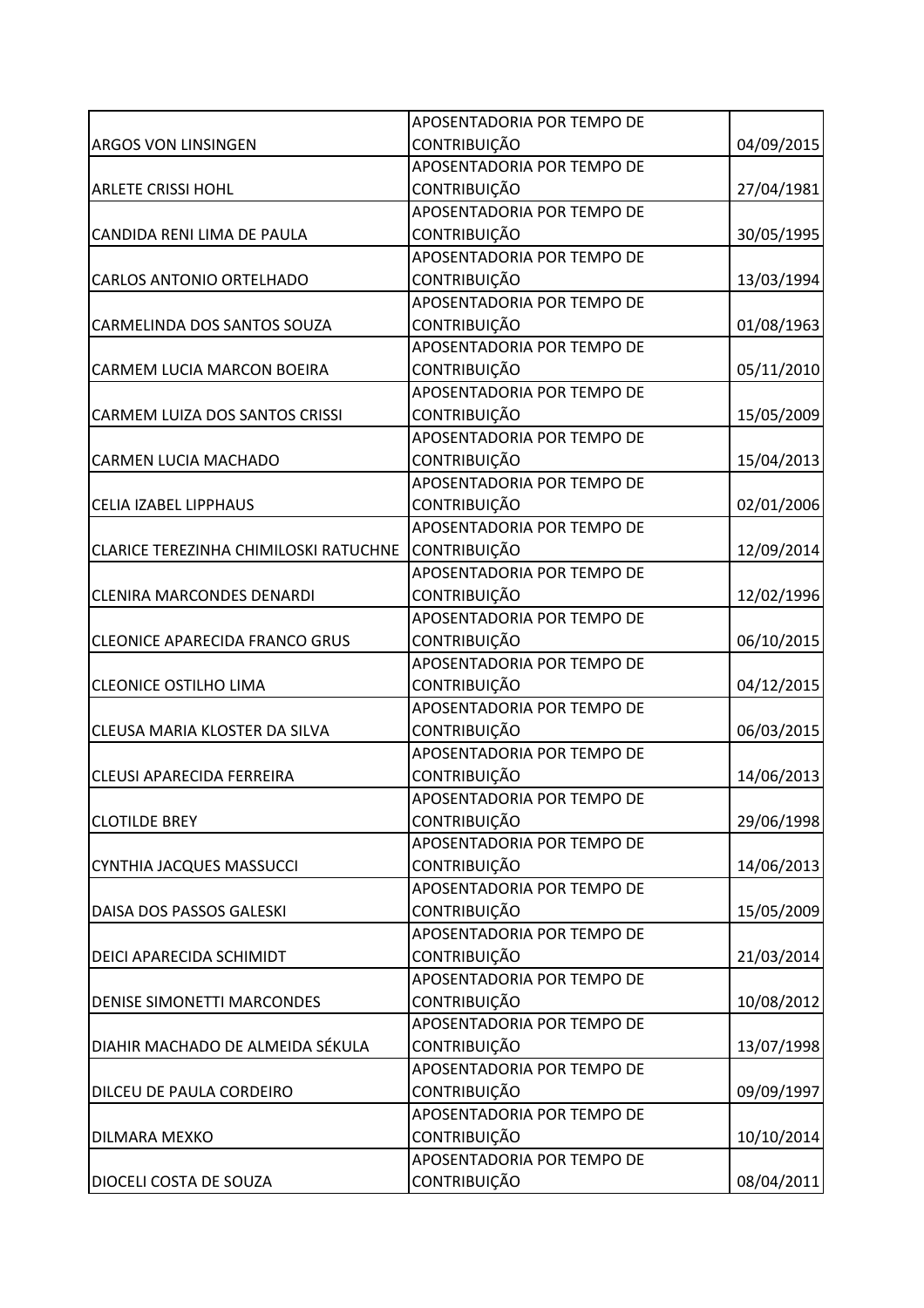|                                     | APOSENTADORIA POR TEMPO DE |            |
|-------------------------------------|----------------------------|------------|
| DIONEA DE MOURA WESTPHAL            | CONTRIBUIÇÃO               | 07/11/2008 |
|                                     | APOSENTADORIA POR TEMPO DE |            |
| <b>DIRCE PENTEADO PETERLINI</b>     | <b>CONTRIBUIÇÃO</b>        | 19/12/2006 |
|                                     | APOSENTADORIA POR TEMPO DE |            |
| DORAINA DE BELEM NUNES PEREIRA      | CONTRIBUIÇÃO               | 11/04/2014 |
|                                     | APOSENTADORIA POR TEMPO DE |            |
| DORALICE DE OLIVEIRA BAHLS          | <b>CONTRIBUIÇÃO</b>        | 02/07/2010 |
|                                     | APOSENTADORIA POR TEMPO DE |            |
| DULCE APARECIDA DOS SANTOS KORZUM   | <b>CONTRIBUIÇÃO</b>        | 06/05/2011 |
|                                     | APOSENTADORIA POR TEMPO DE |            |
| <b>EDELVIRA LAURENTINO ALVES</b>    | CONTRIBUIÇÃO               | 20/06/1991 |
|                                     | APOSENTADORIA POR TEMPO DE |            |
| <b>EDITE ELENA MARCAO</b>           | <b>CONTRIBUIÇÃO</b>        | 02/05/1997 |
|                                     | APOSENTADORIA POR TEMPO DE |            |
| <b>ELCI INES CASTRO</b>             | CONTRIBUIÇÃO               | 30/11/2004 |
|                                     | APOSENTADORIA POR TEMPO DE |            |
| ELEUCI DE FATIMA ROCHA              | <b>CONTRIBUIÇÃO</b>        | 13/12/2013 |
|                                     | APOSENTADORIA POR TEMPO DE |            |
| ELIANA DE FATIMA COLLARES RODRIGUES | CONTRIBUIÇÃO               | 04/07/2015 |
|                                     | APOSENTADORIA POR TEMPO DE |            |
| <b>ELIZABETE AIRES CARVALHO</b>     | CONTRIBUIÇÃO               | 02/04/2015 |
|                                     | APOSENTADORIA POR TEMPO DE |            |
| ELIZABETH APARECIDA XAVIER          | <b>CONTRIBUIÇÃO</b>        | 09/08/2013 |
|                                     | APOSENTADORIA POR TEMPO DE |            |
| ELOINA JONSSON OLIVEIRA             | CONTRIBUIÇÃO               | 13/07/1998 |
|                                     | APOSENTADORIA POR TEMPO DE |            |
| <b>ELOINA VEREA DE CAMPOS</b>       | <b>CONTRIBUIÇÃO</b>        | 25/05/1983 |
|                                     | APOSENTADORIA POR TEMPO DE |            |
| <b>EMILIA MARTINS KALIZAK</b>       | CONTRIBUIÇÃO               | 04/07/2015 |
|                                     | APOSENTADORIA POR TEMPO DE |            |
| ENI DE OLIVEIRA R LEUTNER           | <b>CONTRIBUIÇÃO</b>        | 11/04/1994 |
|                                     | APOSENTADORIA POR TEMPO DE |            |
| <b>ERONDINA CARDOSO DE MATTOS</b>   | CONTRIBUIÇÃO               | 16/12/1988 |
|                                     | APOSENTADORIA POR TEMPO DE |            |
| <b>ERONI DE FATIMA PORTELA</b>      | CONTRIBUIÇÃO               | 16/05/2014 |
|                                     | APOSENTADORIA POR TEMPO DE |            |
| <b>ERTA SCHINEIDER SILVEIRO</b>     | CONTRIBUIÇÃO               | 01/12/2006 |
|                                     | APOSENTADORIA POR TEMPO DE |            |
| <b>ESTER TEREZINHA ABICALAFFE</b>   | <b>CONTRIBUIÇÃO</b>        | 01/08/1989 |
|                                     | APOSENTADORIA POR TEMPO DE |            |
| <b>EULALIA GELINSKI</b>             | CONTRIBUIÇÃO               | 07/08/2015 |
|                                     | APOSENTADORIA POR TEMPO DE |            |
| <b>EUNICE HORST</b>                 | CONTRIBUIÇÃO               | 14/12/2012 |
|                                     | APOSENTADORIA POR TEMPO DE |            |
| <b>EVA VEIGA FERREIRA</b>           | CONTRIBUIÇÃO               | 10/06/2011 |
|                                     | APOSENTADORIA POR TEMPO DE |            |
| <b>FATIMA MARTINEZ SLOMP</b>        | CONTRIBUIÇÃO               | 14/11/2014 |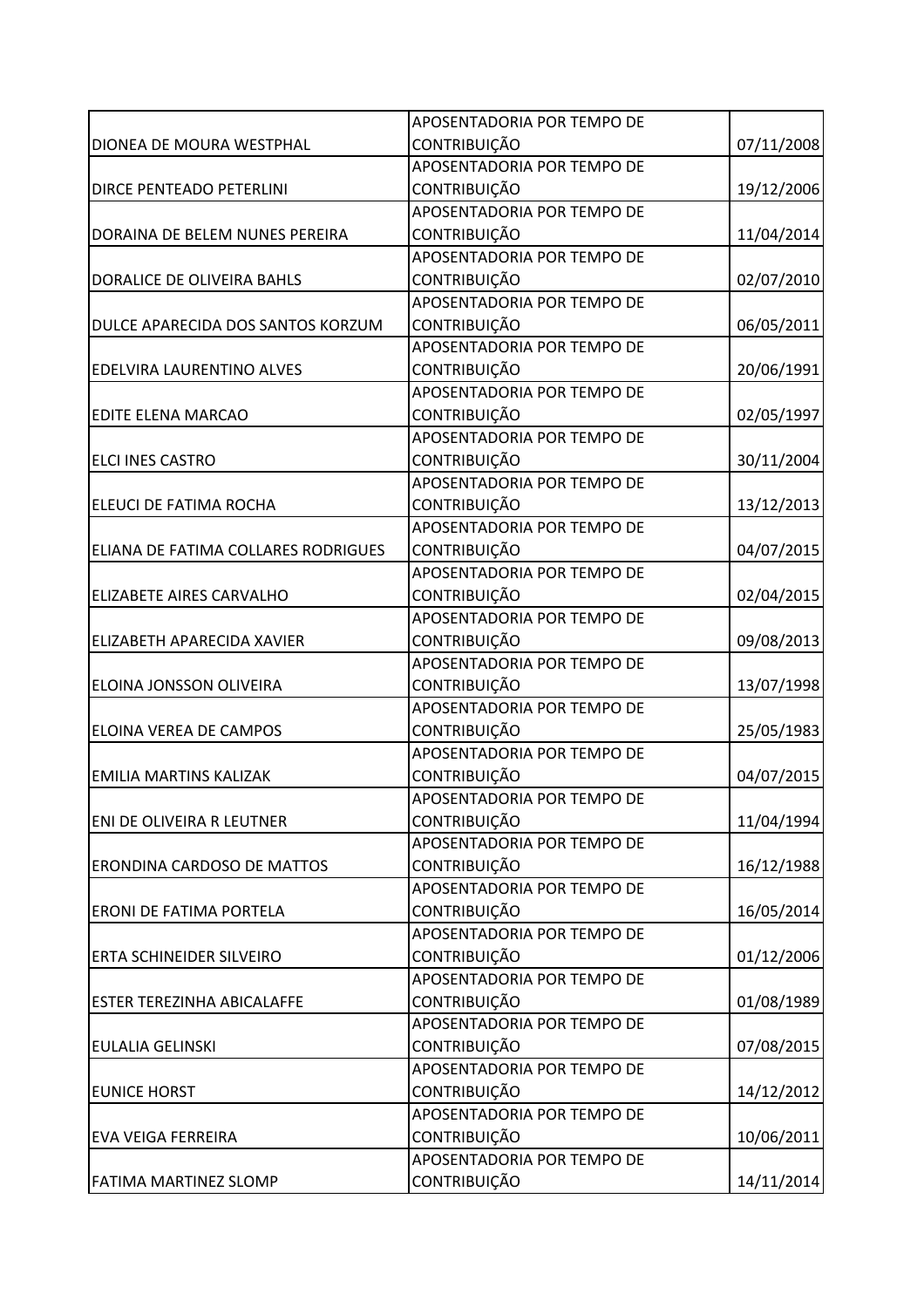|                                           | APOSENTADORIA POR TEMPO DE |            |
|-------------------------------------------|----------------------------|------------|
| GILDA TEREZINHA PRIMAK MAMEDE             | <b>CONTRIBUIÇÃO</b>        | 17/05/2013 |
|                                           | APOSENTADORIA POR TEMPO DE |            |
| <b>GLACI RIBAS KRAMER</b>                 | <b>CONTRIBUIÇÃO</b>        | 10/04/1995 |
|                                           | APOSENTADORIA POR TEMPO DE |            |
| <b>GLAIR TERESINHA ELEUTERIO DE LIMA</b>  | <b>CONTRIBUIÇÃO</b>        | 08/06/2007 |
|                                           | APOSENTADORIA POR TEMPO DE |            |
| HAIDEE MARQUES ESPINOLA                   | CONTRIBUIÇÃO               | 01/08/1983 |
|                                           | APOSENTADORIA POR TEMPO DE |            |
| HELENA ABIBE BERALDO FLOSI                | <b>CONTRIBUIÇÃO</b>        | 02/05/1988 |
|                                           | APOSENTADORIA POR TEMPO DE |            |
| HELENA ANGELINA CESCON                    | CONTRIBUIÇÃO               | 11/04/2014 |
|                                           | APOSENTADORIA POR TEMPO DE |            |
| <b>HELENA DE ANDRADE</b>                  | <b>CONTRIBUIÇÃO</b>        | 01/10/1998 |
|                                           | APOSENTADORIA POR TEMPO DE |            |
| <b>HELENA DZIURZA</b>                     | CONTRIBUIÇÃO               | 18/11/2011 |
|                                           | APOSENTADORIA POR TEMPO DE |            |
| <b>HERLENE NAIR BASTOS</b>                | <b>CONTRIBUIÇÃO</b>        | 18/11/2011 |
|                                           | APOSENTADORIA POR TEMPO DE |            |
| HERNEDILENA RIOS DO NASCIMENTO            | <b>CONTRIBUIÇÃO</b>        | 28/04/2002 |
|                                           | APOSENTADORIA POR TEMPO DE |            |
| <b>HERONDI AIRES WAINER</b>               | <b>CONTRIBUIÇÃO</b>        | 11/07/2014 |
|                                           | APOSENTADORIA POR TEMPO DE |            |
| <b>HONORINA LIMA DE SOUZA</b>             | CONTRIBUIÇÃO               | 01/08/1983 |
|                                           | APOSENTADORIA POR TEMPO DE |            |
| ILMA APARECIDA GALVAO PEREIRA             | CONTRIBUIÇÃO               | 12/09/2014 |
|                                           | APOSENTADORIA POR TEMPO DE |            |
| ILONA TEREZINHA GATTRINGER DE MACEDO      | <b>CONTRIBUIÇÃO</b>        | 08/08/2014 |
|                                           | APOSENTADORIA POR TEMPO DE |            |
| <b>INES MOREIRA DE SOUZA</b>              | <b>CONTRIBUIÇÃO</b>        | 06/06/2014 |
|                                           | APOSENTADORIA POR TEMPO DE |            |
| <b>INEZ DA APARECIDA MIKULIS</b>          | <b>CONTRIBUIÇÃO</b>        | 08/04/2011 |
|                                           | APOSENTADORIA POR TEMPO DE |            |
| <b>IONE TEREZINHA ROCHA VIEIRA</b>        | <b>CONTRIBUIÇÃO</b>        | 06/11/2015 |
|                                           | APOSENTADORIA POR TEMPO DE |            |
| <b>IRENE FERNANDES SILVERIO FILIPOSKI</b> | <b>CONTRIBUIÇÃO</b>        | 17/05/2013 |
|                                           | APOSENTADORIA POR TEMPO DE |            |
| <b>IRIS MENEGHINI BORELLI</b>             | CONTRIBUIÇÃO               | 22/02/2014 |
|                                           | APOSENTADORIA POR TEMPO DE |            |
| <b>ISAURA SYRITIUK CORDEIRO</b>           | <b>CONTRIBUIÇÃO</b>        | 15/05/1992 |
|                                           | APOSENTADORIA POR TEMPO DE |            |
| <b>IVETE PAIVA</b>                        | <b>CONTRIBUIÇÃO</b>        | 08/05/2015 |
|                                           | APOSENTADORIA POR TEMPO DE |            |
| <b>IZABEL CRISTINA CONTI</b>              | <b>CONTRIBUIÇÃO</b>        | 01/06/2015 |
|                                           | APOSENTADORIA POR TEMPO DE |            |
| JOAO MARIA JUSCOSKI DA SILVA              | <b>CONTRIBUIÇÃO</b>        | 08/05/2015 |
|                                           | APOSENTADORIA POR TEMPO DE |            |
| JOSE GUILHERME DE OLIVEIRA BUGANO         | CONTRIBUIÇÃO               | 04/09/2015 |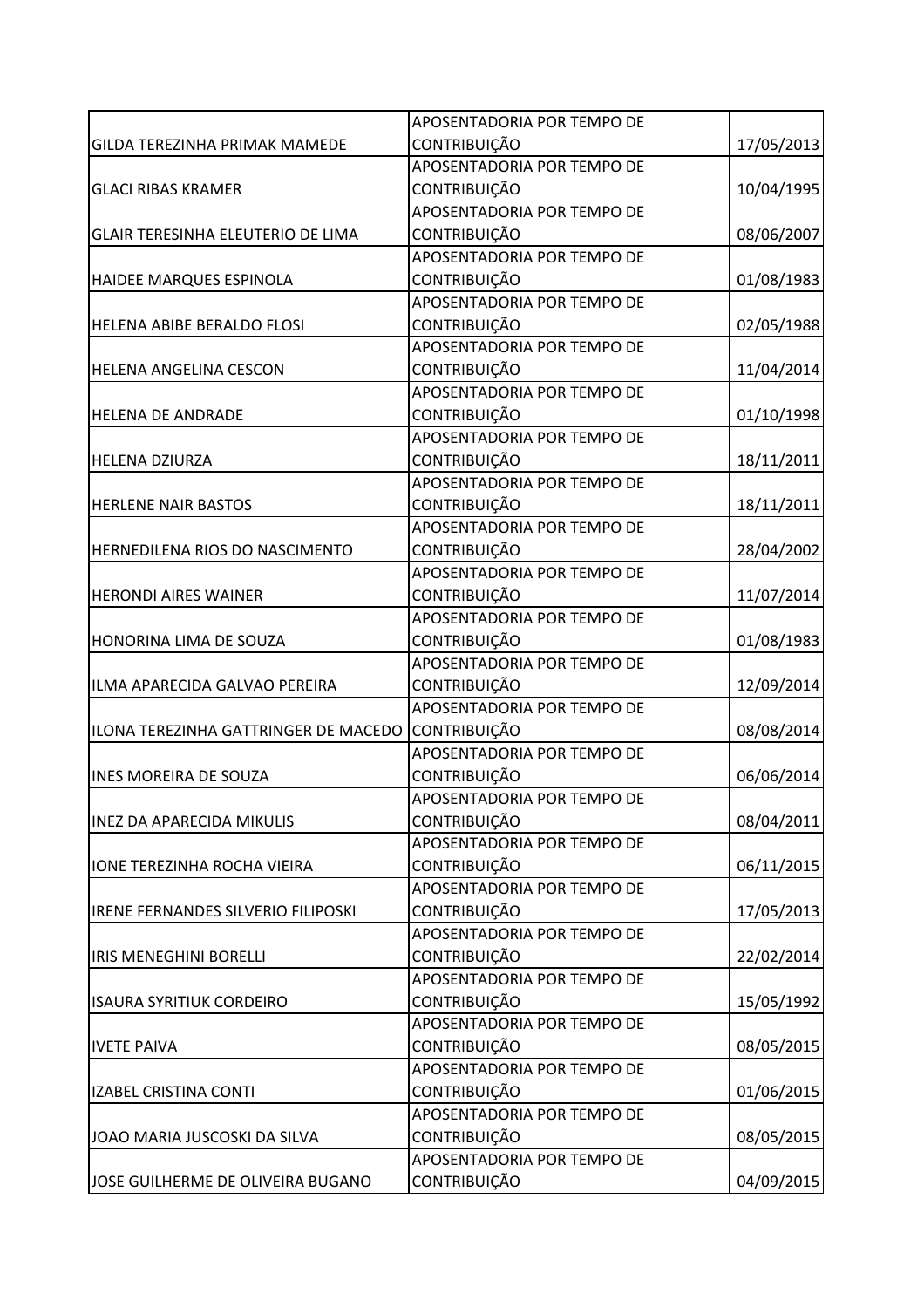|                                     | APOSENTADORIA POR TEMPO DE |            |
|-------------------------------------|----------------------------|------------|
| <b>JOSE HAMILTON NUNES</b>          | <b>CONTRIBUIÇÃO</b>        | 14/10/2011 |
|                                     | APOSENTADORIA POR TEMPO DE |            |
| JOSELIA MARIA FARIA DE ABREU        | CONTRIBUIÇÃO               | 02/12/1996 |
|                                     | APOSENTADORIA POR TEMPO DE |            |
| JUCIMERE APARECIDA PANIZZAN         | <b>CONTRIBUIÇÃO</b>        | 02/04/2015 |
|                                     | APOSENTADORIA POR TEMPO DE |            |
| JUSSARA DE ROCCO LARA               | CONTRIBUIÇÃO               | 29/05/2008 |
|                                     | APOSENTADORIA POR TEMPO DE |            |
| <b>LADY BIALUK</b>                  | <b>CONTRIBUIÇÃO</b>        | 14/11/2014 |
|                                     | APOSENTADORIA POR TEMPO DE |            |
| LENITA GOMES AMARAL                 | CONTRIBUIÇÃO               | 17/09/1990 |
|                                     | APOSENTADORIA POR TEMPO DE |            |
| LEONARDO KRYSA                      | <b>CONTRIBUIÇÃO</b>        | 04/09/2015 |
|                                     | APOSENTADORIA POR TEMPO DE |            |
| <b>LEONI HECK CARDOSO</b>           | CONTRIBUIÇÃO               | 09/03/2013 |
|                                     | APOSENTADORIA POR TEMPO DE |            |
| <b>LEONILDA ZANONA</b>              | <b>CONTRIBUIÇÃO</b>        | 29/12/2008 |
|                                     | APOSENTADORIA POR TEMPO DE |            |
| <b>LEONY DELOURDES CAMARGO</b>      | <b>CONTRIBUIÇÃO</b>        | 07/06/2013 |
|                                     | APOSENTADORIA POR TEMPO DE |            |
| LEVINA CLERIA RIOS                  | <b>CONTRIBUIÇÃO</b>        | 08/05/2015 |
|                                     | APOSENTADORIA POR TEMPO DE |            |
| LUCI MARIA RAIBIDA BANCZEK          | <b>CONTRIBUIÇÃO</b>        | 16/09/2011 |
|                                     | APOSENTADORIA POR TEMPO DE |            |
| LUIZ CARLOS DE LIMA                 | CONTRIBUIÇÃO               | 14/10/1996 |
|                                     | APOSENTADORIA POR TEMPO DE |            |
| LUIZA FERREIRA CALDAS               | CONTRIBUIÇÃO               | 29/05/2009 |
|                                     | APOSENTADORIA POR TEMPO DE |            |
| <b>LURDES DE ABREU FERREIRA</b>     | CONTRIBUIÇÃO               | 17/05/2013 |
|                                     | APOSENTADORIA POR TEMPO DE |            |
| LUVALCY LORENZI FRANCO              | <b>CONTRIBUIÇÃO</b>        | 13/09/2013 |
|                                     | APOSENTADORIA POR TEMPO DE |            |
| <b>MADALENA KOLODA RODRIGUES</b>    | <b>CONTRIBUIÇÃO</b>        | 02/09/1993 |
|                                     | APOSENTADORIA POR TEMPO DE |            |
| <b>MARCIA APARECIDA DE G PONTES</b> | <b>CONTRIBUIÇÃO</b>        | 04/07/2015 |
|                                     | APOSENTADORIA POR TEMPO DE |            |
| MARCIA ISABEL MARTINEZ JACOMEL      | <b>CONTRIBUIÇÃO</b>        | 16/10/2012 |
|                                     | APOSENTADORIA POR TEMPO DE |            |
| MARGARIDA NELSA MUDRYK              | <b>CONTRIBUIÇÃO</b>        | 10/10/2014 |
|                                     | APOSENTADORIA POR TEMPO DE |            |
| <b>MARGARIDA NELSA MUDRYK</b>       | <b>CONTRIBUIÇÃO</b>        | 23/07/2012 |
|                                     | APOSENTADORIA POR TEMPO DE |            |
| MARIA APARECIDA MACHADO PINTO       | <b>CONTRIBUIÇÃO</b>        | 10/12/2010 |
|                                     | APOSENTADORIA POR TEMPO DE |            |
| <b>MARIA APARECIDA NUNES</b>        | <b>CONTRIBUIÇÃO</b>        | 10/08/2012 |
|                                     | APOSENTADORIA POR TEMPO DE |            |
| <b>MARIA BERNADETE B PRESTES</b>    | CONTRIBUIÇÃO               | 04/09/2015 |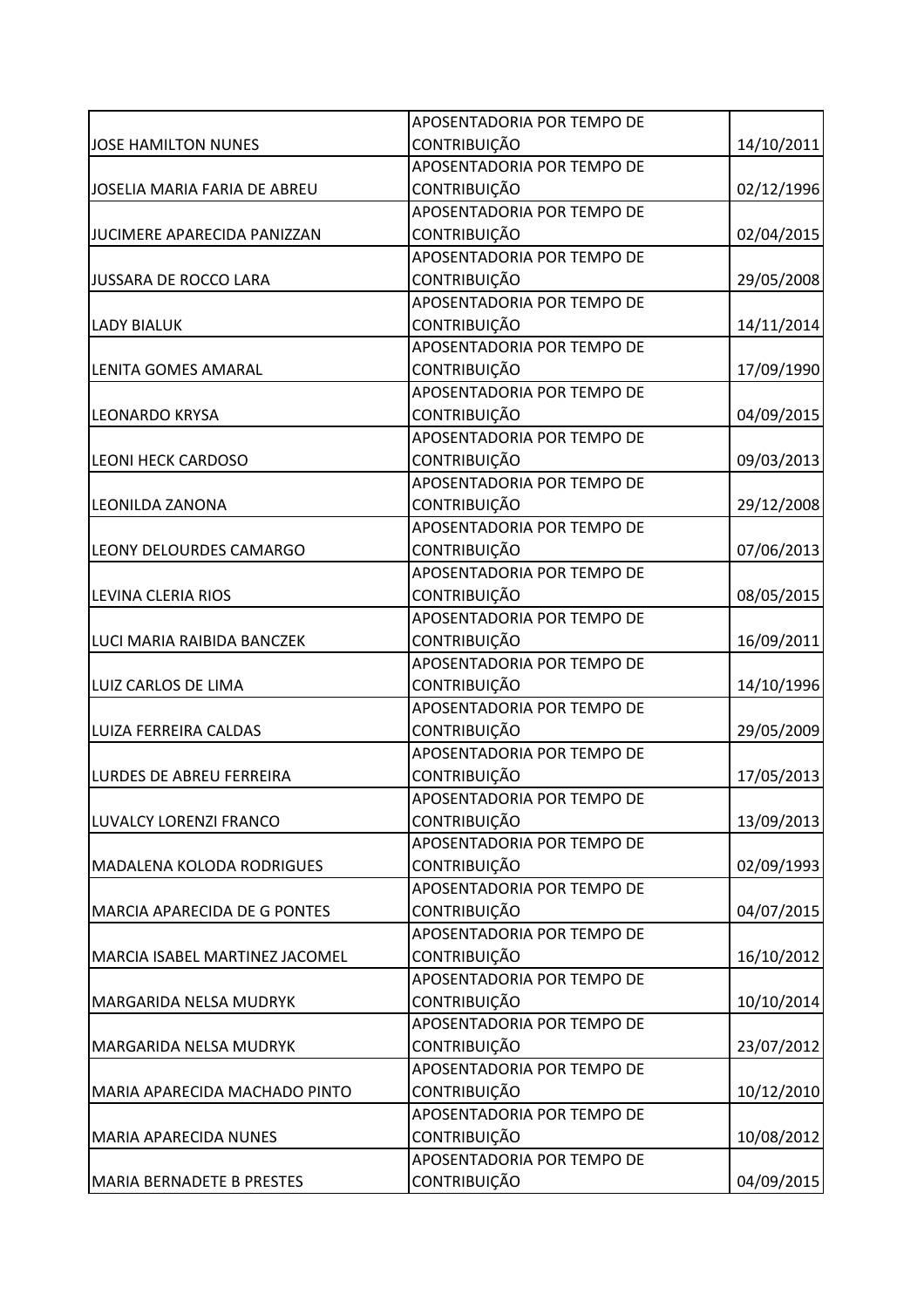|                                      | APOSENTADORIA POR TEMPO DE |            |
|--------------------------------------|----------------------------|------------|
| <b>MARIA CAMILLO BORGES</b>          | CONTRIBUIÇÃO               | 02/07/2010 |
|                                      | APOSENTADORIA POR TEMPO DE |            |
| MARIA CERICATO DAMIANI               | CONTRIBUIÇÃO               | 30/08/1998 |
|                                      | APOSENTADORIA POR TEMPO DE |            |
| MARIA CLARISSE DE MORAES SEIXAS      | CONTRIBUIÇÃO               | 13/09/2013 |
|                                      | APOSENTADORIA POR TEMPO DE |            |
| MARIA CLARISSE DE MORAES SEIXAS      | CONTRIBUIÇÃO               | 17/05/2013 |
|                                      | APOSENTADORIA POR TEMPO DE |            |
| <b>MARIA DA GLORIA BASSO</b>         | <b>CONTRIBUIÇÃO</b>        | 11/07/2014 |
|                                      | APOSENTADORIA POR TEMPO DE |            |
| MARIA DA LUZ RAMOS                   | CONTRIBUIÇÃO               | 25/02/2006 |
|                                      | APOSENTADORIA POR TEMPO DE |            |
| MARIA DAS GRACAS DE F BRITO          | CONTRIBUIÇÃO               | 21/09/2012 |
|                                      | APOSENTADORIA POR TEMPO DE |            |
| MARIA DAS GRACAS GOUVEA              | CONTRIBUIÇÃO               | 11/07/2014 |
|                                      | APOSENTADORIA POR TEMPO DE |            |
| <b>MARIA DE FATIMA B RAMOS</b>       | <b>CONTRIBUIÇÃO</b>        | 16/12/2011 |
|                                      | APOSENTADORIA POR TEMPO DE |            |
| <b>MARIA DE FATIMA MENDES</b>        | <b>CONTRIBUIÇÃO</b>        | 17/10/2013 |
|                                      | APOSENTADORIA POR TEMPO DE |            |
| MARIA DE FATIMA POLLI PENTEADO       | CONTRIBUIÇÃO               | 18/09/1998 |
|                                      | APOSENTADORIA POR TEMPO DE |            |
| <b>MARIA DE LOURDES FERREIRA</b>     | <b>CONTRIBUIÇÃO</b>        | 07/08/2015 |
|                                      | APOSENTADORIA POR TEMPO DE |            |
| <b>MARIA DELURDES MACHADO</b>        | CONTRIBUIÇÃO               | 01/08/1983 |
|                                      | APOSENTADORIA POR TEMPO DE |            |
| MARIA DO ROCIO CAMARGO RIBEIRO       | <b>CONTRIBUIÇÃO</b>        | 05/04/1995 |
|                                      | APOSENTADORIA POR TEMPO DE |            |
| <b>MARIA DO ROCIO MONTEIRO</b>       | <b>CONTRIBUIÇÃO</b>        | 22/04/2013 |
|                                      | APOSENTADORIA POR TEMPO DE |            |
| MARIA DORVALINA CABRAL               | CONTRIBUIÇÃO               | 13/12/1990 |
|                                      | APOSENTADORIA POR TEMPO DE |            |
| MARIA ELENA DA SILVA                 | <b>CONTRIBUIÇÃO</b>        | 15/10/2005 |
|                                      | APOSENTADORIA POR TEMPO DE |            |
| MARIA ELIZABETH DA ROCHA             | <b>CONTRIBUIÇÃO</b>        | 08/06/2015 |
|                                      | APOSENTADORIA POR TEMPO DE |            |
| <b>MARIA HELENA DE MORAIS</b>        | CONTRIBUIÇÃO               | 10/08/2012 |
|                                      | APOSENTADORIA POR TEMPO DE |            |
| <b>MARIA JOANA DOS SANTOS</b>        | CONTRIBUIÇÃO               | 11/07/2014 |
|                                      | APOSENTADORIA POR TEMPO DE |            |
| <b>MARIA LIDIA MARCONDES HARMUCH</b> | CONTRIBUIÇÃO               | 17/09/1990 |
|                                      | APOSENTADORIA POR TEMPO DE |            |
| <b>MARIA LUCIANE COSTA</b>           | CONTRIBUIÇÃO               | 17/05/2013 |
|                                      | APOSENTADORIA POR TEMPO DE |            |
| <b>MARIA LUIZA VOICHICOSKI</b>       | <b>CONTRIBUIÇÃO</b>        | 04/09/2015 |
|                                      | APOSENTADORIA POR TEMPO DE |            |
| MARIA MACHULA RICCI                  | CONTRIBUIÇÃO               | 15/07/1985 |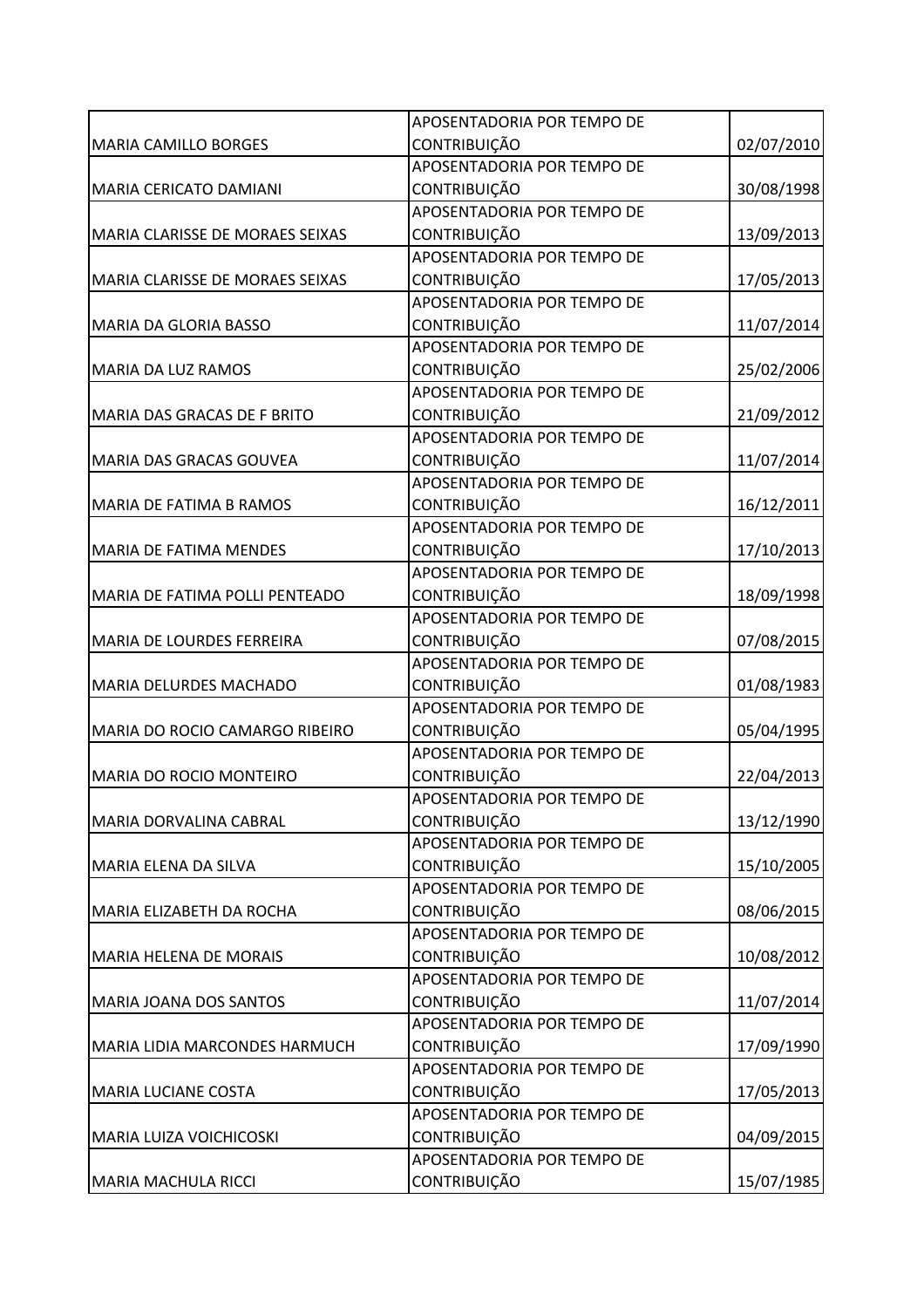|                                      | APOSENTADORIA POR TEMPO DE |            |
|--------------------------------------|----------------------------|------------|
| MARIA MARILENE FERNADES ANCIUTTI     | <b>CONTRIBUIÇÃO</b>        | 01/01/2004 |
|                                      | APOSENTADORIA POR TEMPO DE |            |
| <b>MARIA OLGA FIUZA</b>              | <b>CONTRIBUIÇÃO</b>        | 15/02/2014 |
|                                      | APOSENTADORIA POR TEMPO DE |            |
| MARIA ROSA ZENTIL DA SILVA           | <b>CONTRIBUIÇÃO</b>        | 10/01/1986 |
|                                      | APOSENTADORIA POR TEMPO DE |            |
| <b>MARIA SCHUSKO DE RAMOS</b>        | <b>CONTRIBUIÇÃO</b>        | 18/05/2007 |
|                                      | APOSENTADORIA POR TEMPO DE |            |
| MARIA TEREZINHA DOS SANTOS KURTA     | <b>CONTRIBUIÇÃO</b>        | 08/04/2011 |
|                                      | APOSENTADORIA POR TEMPO DE |            |
| MARIA TEREZINHA O DOS SANTOS         | CONTRIBUIÇÃO               | 07/05/2001 |
|                                      | APOSENTADORIA POR TEMPO DE |            |
| MARILEA MOSCALESQUE GARCIA           | CONTRIBUIÇÃO               | 04/09/1998 |
|                                      | APOSENTADORIA POR TEMPO DE |            |
| MARINEZ PERUZZO CAVICHIOLI           | <b>CONTRIBUIÇÃO</b>        | 09/09/2008 |
|                                      | APOSENTADORIA POR TEMPO DE |            |
| <b>MARIZA DE LOURDES BUCH</b>        | <b>CONTRIBUIÇÃO</b>        | 15/06/2012 |
|                                      | APOSENTADORIA POR TEMPO DE |            |
| MARLENE DE SOUZA SANTOS              | <b>CONTRIBUIÇÃO</b>        | 08/07/2011 |
|                                      | APOSENTADORIA POR TEMPO DE |            |
| MARLI TEREZINHA D KUBLINSKI          | <b>CONTRIBUIÇÃO</b>        | 09/03/2013 |
|                                      | APOSENTADORIA POR TEMPO DE |            |
| <b>MARLY ROSICLER R WOLOCHAT</b>     | <b>CONTRIBUIÇÃO</b>        | 02/07/2010 |
|                                      | APOSENTADORIA POR TEMPO DE |            |
| MIRIAN TEREZA DA ROCHA SANTOS        | CONTRIBUIÇÃO               | 17/05/2013 |
|                                      | APOSENTADORIA POR TEMPO DE |            |
| <b>NEURA MARCONDES</b>               | <b>CONTRIBUIÇÃO</b>        | 10/12/2010 |
|                                      | APOSENTADORIA POR TEMPO DE |            |
| <b>NEUZA MARIA MARTINS</b>           | <b>CONTRIBUIÇÃO</b>        | 05/11/2010 |
|                                      | APOSENTADORIA POR TEMPO DE |            |
| <b>NEWTON BASTOS FERREIRA JUNIOR</b> | <b>CONTRIBUIÇÃO</b>        | 01/01/2004 |
|                                      | APOSENTADORIA POR TEMPO DE |            |
| NILCEIA DE PAULA DA SILVA            | <b>CONTRIBUIÇÃO</b>        | 20/01/2012 |
|                                      | APOSENTADORIA POR TEMPO DE |            |
| NILZA ANTUNES DA SILVA               | <b>CONTRIBUIÇÃO</b>        | 27/08/2001 |
|                                      | APOSENTADORIA POR TEMPO DE |            |
| NIVALDO PEREIRA DE SOUZA             | CONTRIBUIÇÃO               | 08/05/2015 |
|                                      | APOSENTADORIA POR TEMPO DE |            |
| ODETE RODRIGUES DOS SANTOS           | <b>CONTRIBUIÇÃO</b>        | 12/09/2014 |
|                                      | APOSENTADORIA POR TEMPO DE |            |
| <b>ODETH RAULIK PUPO</b>             | <b>CONTRIBUIÇÃO</b>        | 13/04/1998 |
|                                      | APOSENTADORIA POR TEMPO DE |            |
| OLIVIA DA SILVA RIBEIRO              | <b>CONTRIBUIÇÃO</b>        | 21/10/1997 |
|                                      | APOSENTADORIA POR TEMPO DE |            |
| OLIVIO RIBEIRO ROSSETIN              | <b>CONTRIBUIÇÃO</b>        | 01/03/1990 |
|                                      | APOSENTADORIA POR TEMPO DE |            |
| <b>ONDINA MOREIRA PRESTES</b>        | <b>CONTRIBUIÇÃO</b>        | 23/09/1992 |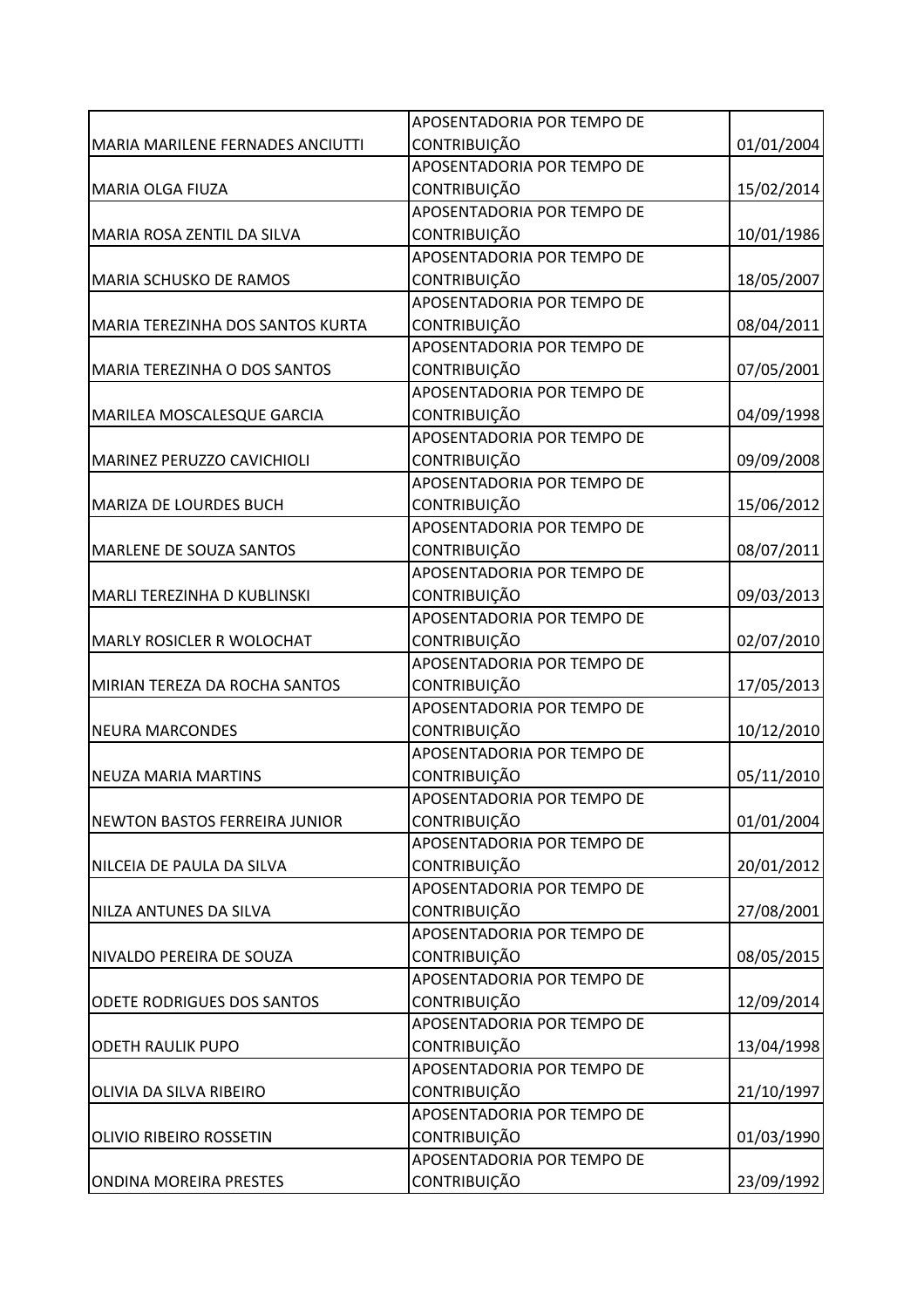|                                                    | APOSENTADORIA POR TEMPO DE        |            |
|----------------------------------------------------|-----------------------------------|------------|
| <b>ONEIDE DO VALE BARROS</b>                       | CONTRIBUIÇÃO                      | 09/09/2008 |
|                                                    | APOSENTADORIA POR TEMPO DE        |            |
| OSVALDO FERREIRA BANDEIRA                          | <b>CONTRIBUIÇÃO</b>               | 11/09/1992 |
|                                                    | APOSENTADORIA POR TEMPO DE        |            |
| <b>OSVALDO FRANCISCO RIBEIRO</b>                   | CONTRIBUIÇÃO                      | 31/05/2007 |
|                                                    | APOSENTADORIA POR TEMPO DE        |            |
| PERCIVAL ALVES RIBEIRO                             | CONTRIBUIÇÃO                      | 22/10/2010 |
|                                                    | APOSENTADORIA POR TEMPO DE        |            |
| RAQUEL ALVES RABELLO                               | CONTRIBUIÇÃO                      | 16/10/2012 |
|                                                    | APOSENTADORIA POR TEMPO DE        |            |
| RAQUEL APARECIDA E GOES                            | CONTRIBUIÇÃO                      | 27/02/2009 |
|                                                    | APOSENTADORIA POR TEMPO DE        |            |
| RAQUEL BENVENUTTI MARCONDES                        | CONTRIBUIÇÃO                      | 09/03/2013 |
|                                                    | APOSENTADORIA POR TEMPO DE        |            |
| RAQUEL BENVENUTTI MARCONDES                        | CONTRIBUIÇÃO                      | 17/02/2012 |
|                                                    | APOSENTADORIA POR TEMPO DE        |            |
| RAQUEL TEIXEIRA                                    | CONTRIBUIÇÃO                      | 18/08/1988 |
|                                                    | APOSENTADORIA POR TEMPO DE        |            |
| RITA ANTONIA DO N SILVA                            | CONTRIBUIÇÃO                      | 20/01/1992 |
|                                                    | APOSENTADORIA POR TEMPO DE        |            |
| RITA DE CACIA GHILARDI RIBEIRO                     | CONTRIBUIÇÃO                      | 01/10/2012 |
|                                                    | APOSENTADORIA POR TEMPO DE        |            |
| RITA DE CASSIA K OLIVEIRA                          | <b>CONTRIBUIÇÃO</b>               | 22/04/2013 |
|                                                    | APOSENTADORIA POR TEMPO DE        |            |
| ROSA IATRINO KAMINSKI                              | CONTRIBUIÇÃO                      | 29/12/2008 |
|                                                    | APOSENTADORIA POR TEMPO DE        |            |
| ROSANE FATIMA PASSAGLIA                            | <b>CONTRIBUIÇÃO</b>               | 08/08/2014 |
|                                                    | APOSENTADORIA POR TEMPO DE        |            |
| ROSANGELA DE FATIMA CORREIA M DE LIMA CONTRIBUIÇÃO |                                   | 21/03/2014 |
|                                                    | <b>APOSENTADORIA POR TEMPO DE</b> |            |
| ROSE MARI TEREZINHA F WREGE                        | CONTRIBUIÇÃO                      | 02/07/2010 |
|                                                    | APOSENTADORIA POR TEMPO DE        |            |
| ROSELI GONCALVES POHL                              | <b>CONTRIBUIÇÃO</b>               | 02/04/2015 |
|                                                    | APOSENTADORIA POR TEMPO DE        |            |
| ROSELI MARIA DA FONSECA                            | <b>CONTRIBUIÇÃO</b>               | 10/06/2011 |
|                                                    | APOSENTADORIA POR TEMPO DE        |            |
| ROSELINDA DE FATIMA NUNES CHIARO                   | CONTRIBUIÇÃO                      | 20/01/2012 |
|                                                    | APOSENTADORIA POR TEMPO DE        |            |
| ROSIMERIE APARECIDA MONTEIRO                       | <b>CONTRIBUIÇÃO</b>               | 22/04/2013 |
|                                                    | APOSENTADORIA POR TEMPO DE        |            |
| ROSMERI APARECIDA CHAVES BRAUN                     | CONTRIBUIÇÃO                      | 15/11/2013 |
|                                                    | APOSENTADORIA POR TEMPO DE        |            |
| <b>ROSY MERIE BUCH</b>                             | CONTRIBUIÇÃO                      | 08/05/2015 |
|                                                    | APOSENTADORIA POR TEMPO DE        |            |
| SEBASTIAO SOUZA DE QUEIROZ                         | CONTRIBUIÇÃO                      | 30/06/2008 |
|                                                    | APOSENTADORIA POR TEMPO DE        |            |
| SHIRLEY SILVEIRA DE A XAVIER                       | CONTRIBUIÇÃO                      | 19/07/1983 |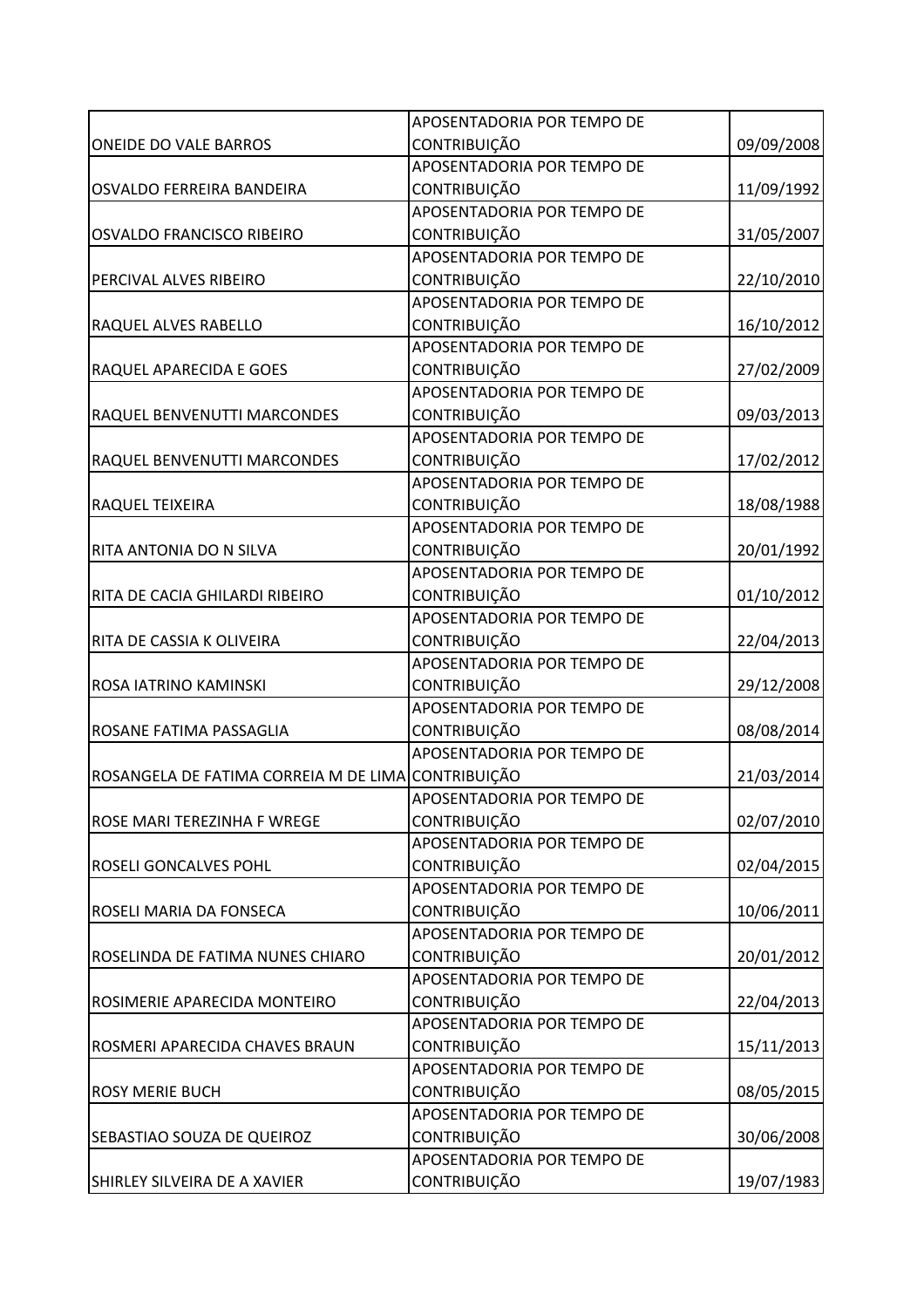|                                  | APOSENTADORIA POR TEMPO DE |            |
|----------------------------------|----------------------------|------------|
| SILVANA DE FATIMA GOMES          | <b>CONTRIBUIÇÃO</b>        | 16/12/2011 |
|                                  | APOSENTADORIA POR TEMPO DE |            |
| SILVIO DOS SANTOS ARAUJO         | <b>CONTRIBUIÇÃO</b>        | 01/01/2004 |
|                                  | APOSENTADORIA POR TEMPO DE |            |
| SIRLEI DE FATIMA N BOBATO        | <b>CONTRIBUIÇÃO</b>        | 04/09/2009 |
|                                  | APOSENTADORIA POR TEMPO DE |            |
| SIRLEI TEREZINHA DE MATOS FRANCA | <b>CONTRIBUIÇÃO</b>        | 01/01/2004 |
|                                  | APOSENTADORIA POR TEMPO DE |            |
| <b>SOELI CLEVE</b>               | <b>CONTRIBUIÇÃO</b>        | 03/10/2008 |
|                                  | APOSENTADORIA POR TEMPO DE |            |
| <b>SOLANGE KLOSTER</b>           | CONTRIBUIÇÃO               | 21/03/2014 |
|                                  | APOSENTADORIA POR TEMPO DE |            |
| <b>SOLANGE TENSINI MOREIRA</b>   | <b>CONTRIBUIÇÃO</b>        | 21/03/2014 |
|                                  | APOSENTADORIA POR TEMPO DE |            |
| SONIA MARIA CALDEIRA PIEROBON    | CONTRIBUIÇÃO               | 04/09/2009 |
|                                  | APOSENTADORIA POR TEMPO DE |            |
| SONIA MARIA VIDAL PEREIRA        | <b>CONTRIBUIÇÃO</b>        | 28/04/2008 |
|                                  | APOSENTADORIA POR TEMPO DE |            |
| <b>SONIA REGINA TSUCH</b>        | <b>CONTRIBUIÇÃO</b>        | 08/04/2011 |
|                                  | APOSENTADORIA POR TEMPO DE |            |
| SUELI CORDEIRO DE ANDRADE        | <b>CONTRIBUIÇÃO</b>        | 25/02/2006 |
|                                  | APOSENTADORIA POR TEMPO DE |            |
| <b>SUELY DOS SANTOS BONETE</b>   | CONTRIBUIÇÃO               | 03/10/2008 |
|                                  | APOSENTADORIA POR TEMPO DE |            |
| SUSANA DALUZ GODINHO ALMEIDA     | CONTRIBUIÇÃO               | 01/03/2015 |
|                                  | APOSENTADORIA POR TEMPO DE |            |
| <b>TERESINA PIRES</b>            | <b>CONTRIBUIÇÃO</b>        | 23/04/1993 |
|                                  | APOSENTADORIA POR TEMPO DE |            |
| <b>TEREZA ROSA OPUCHKEVITCH</b>  | <b>CONTRIBUIÇÃO</b>        | 01/08/1983 |
|                                  | APOSENTADORIA POR TEMPO DE |            |
| TEREZINHA DE JESUS V FONTOURA    | <b>CONTRIBUIÇÃO</b>        | 15/06/2012 |
|                                  | APOSENTADORIA POR TEMPO DE |            |
| TEREZINHA HURMANSKI MACHADO      | <b>CONTRIBUIÇÃO</b>        | 01/08/1983 |
|                                  | APOSENTADORIA POR TEMPO DE |            |
| TEREZINHA NALZIRA B MENDES       | <b>CONTRIBUIÇÃO</b>        | 05/02/1993 |
|                                  | APOSENTADORIA POR TEMPO DE |            |
| <b>VALDYR VOICHICOSKI</b>        | CONTRIBUIÇÃO               | 05/08/2008 |
|                                  | APOSENTADORIA POR TEMPO DE |            |
| VANDIRA DONINI DOS SANTOS        | <b>CONTRIBUIÇÃO</b>        | 04/09/2015 |
|                                  | APOSENTADORIA POR TEMPO DE |            |
| <b>VENTURA MOREIRA</b>           | <b>CONTRIBUIÇÃO</b>        | 03/03/1998 |
|                                  | APOSENTADORIA POR TEMPO DE |            |
| VERA LUCIA FERRAZ BORTOLANZA     | <b>CONTRIBUIÇÃO</b>        | 22/04/2013 |
|                                  | APOSENTADORIA POR TEMPO DE |            |
| <b>VERA LUCIA TOZZI</b>          | <b>CONTRIBUIÇÃO</b>        | 09/08/2013 |
|                                  | APOSENTADORIA POR TEMPO DE |            |
| VERA LUCIA ZANONA CESCONETTO     | CONTRIBUIÇÃO               | 23/07/2012 |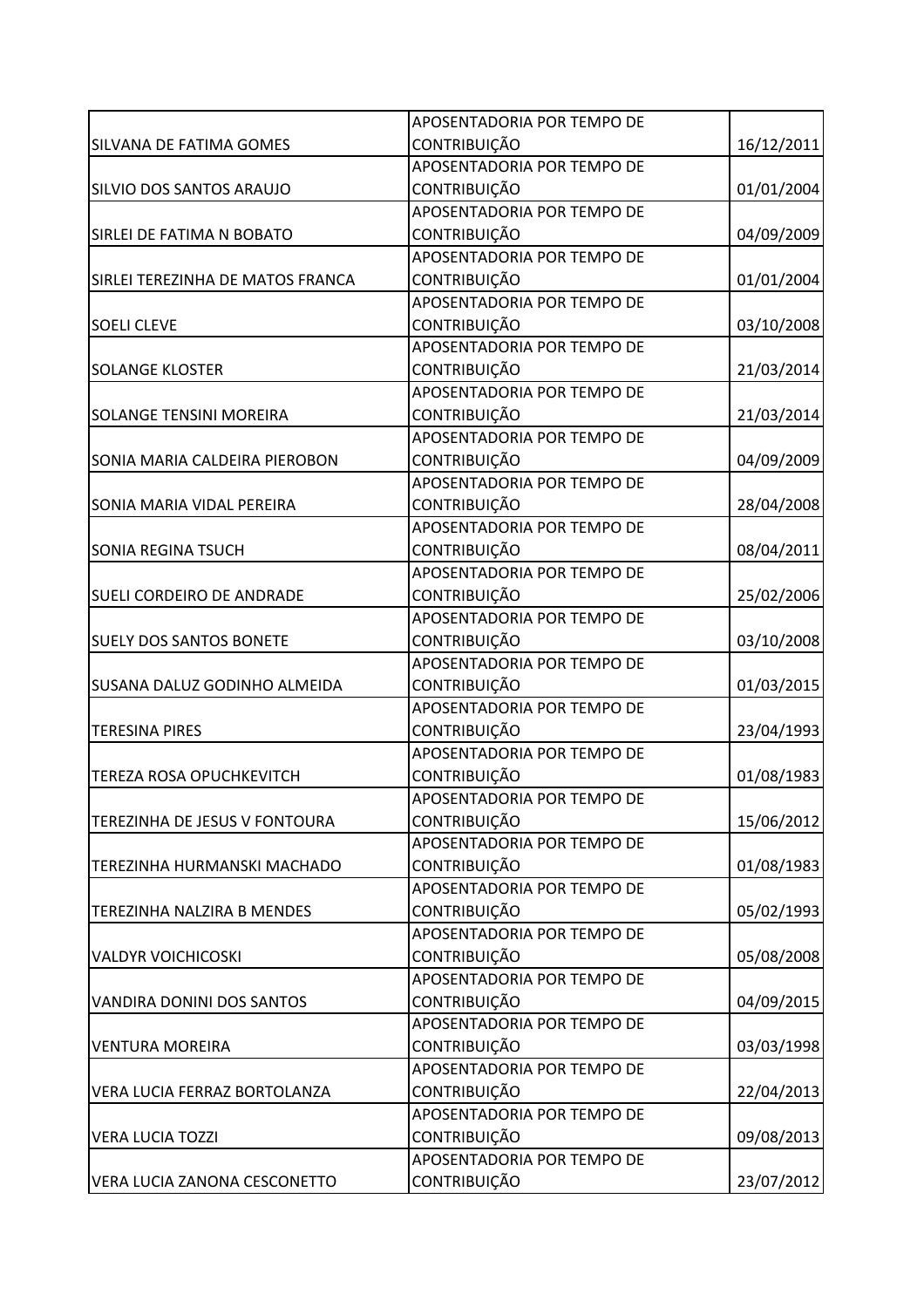|                                     | APOSENTADORIA POR TEMPO DE |            |
|-------------------------------------|----------------------------|------------|
| <b>VILMAR KAGHOFER</b>              | <b>CONTRIBUIÇÃO</b>        | 08/08/2014 |
|                                     | APOSENTADORIA POR TEMPO DE |            |
| WADESLAU DZIURUN DE SOUZA           | CONTRIBUIÇÃO               | 01/11/2000 |
|                                     | APOSENTADORIA POR TEMPO DE |            |
| <b>WALTER JOSE MATHIAS</b>          | <b>CONTRIBUIÇÃO</b>        | 06/03/2015 |
|                                     | APOSENTADORIA POR TEMPO DE |            |
| ZENAIDE BARBOSA DA SILVA            | CONTRIBUIÇÃO               | 17/04/2014 |
|                                     | APOSENTADORIA POR TEMPO DE |            |
| <b>ZENILDA DE RAMOS</b>             | <b>CONTRIBUIÇÃO</b>        | 09/04/2010 |
|                                     | APOSENTADORIA POR TEMPO DE |            |
| <b>ZILDA AMARAL PIRES</b>           | CONTRIBUIÇÃO               | 02/10/1988 |
|                                     | APOSENTADORIA POR TEMPO DE |            |
| ZILNE MARGARIDA DE LIMA             | <b>CONTRIBUIÇÃO</b>        | 08/04/2011 |
|                                     | APOSENTADORIA POR TEMPO DE |            |
| ZULEIDE M GHILARDI PANEGALLI        | CONTRIBUIÇÃO               | 18/09/1997 |
| <b>ABEGAIL GONCALVES</b>            | PENSÃO POR MORTE           | 01/01/2011 |
| <b>ADOLFO CHECCHIN</b>              | PENSÃO POR MORTE           | 01/02/2012 |
| ADRIANA LOURDES VERHAGEN PEREIRA    | PENSÃO POR MORTE           | 10/02/2005 |
| <b>AIRTON PAIM VARGAS</b>           | PENSÃO POR MORTE           | 27/10/2006 |
| ALDA TEREZINHA C DE OLIVEIRA        | PENSÃO POR MORTE           | 06/01/1995 |
| ANA DE ARRUDA                       | PENSÃO POR MORTE           | 26/09/2006 |
| ANA ROSA CORREA DOS ANJOS           | PENSÃO POR MORTE           | 13/10/2001 |
|                                     |                            |            |
| ANDERSON CLEITON GONÇALVES FERREIRA | PENSÃO POR MORTE           | 01/03/2005 |
| ANDRESSA MARIANO DOS SANTOS         | PENSÃO POR MORTE           | 30/04/2003 |
| ANTONIA LEOPOLDINA DOMINICO         | PENSÃO POR MORTE           | 07/09/2013 |
| ANTONINA CARLOS DA SILVA            | PENSÃO POR MORTE           | 07/03/2007 |
| <b>ANTONIO FERREIRA MEASSI</b>      | PENSÃO POR MORTE           | 31/05/2006 |
| ANTONIO GILBERTO GONÇALVES          | PENSÃO POR MORTE           | 07/05/2006 |
| ARLINDA RIBEIRO DE JESUS            | PENSÃO POR MORTE           | 14/07/2012 |
|                                     |                            |            |
| ARMINDA TERRES DE FRANÇA MARCELINO  | PENSÃO POR MORTE           | 29/10/2012 |
| ARVAIR MARIA CORREIA DE OLIVEIRA    | PENSÃO POR MORTE           | 27/12/2011 |
| <b>BALBINA MENDES FREITAS</b>       | PENSÃO POR MORTE           | 19/05/2010 |
| BARBARA ALEXANDRINA BRAUN           | PENSÃO POR MORTE           | 27/05/2014 |
| <b>BIANCA VARGAS</b>                | PENSÃO POR MORTE           | 27/10/2006 |
| CAIO HENRIQUE DE OLIVEIRA OTTO      | PENSÃO POR MORTE           | 12/02/2012 |
| CARLA THAIANA FERREIRA              | PENSÃO POR MORTE           | 01/06/2012 |
| <b>CARLOS BECKMANN</b>              | PENSÃO POR MORTE           | 05/08/2013 |
| CARLOS EDUARDO DE OLIVEIRA          | PENSÃO POR MORTE           | 24/05/2010 |
| CARMEM LUCIA CHAGAS CALASSA         | PENSÃO POR MORTE           | 05/10/2001 |
| CARMEN DOS SANTOS LIMA BATISTA      | PENSÃO POR MORTE           | 23/03/2008 |
| <b>CELSO LUIZ BUSS</b>              | PENSÃO POR MORTE           | 18/05/1997 |
| CENIRA NEVES DE OLIVEIRA            | PENSÃO POR MORTE           | 06/04/2003 |
| <b>CESAR AUGUSTO RIBAS VIEIRA</b>   | PENSÃO POR MORTE           | 30/11/2000 |
| <b>CLAUDETE DE FATIMA GONÇALVES</b> | PENSÃO POR MORTE           | 09/04/2005 |
| <b>CLEITON PATRICK DE OLIVEIRA</b>  | PENSÃO POR MORTE           | 24/05/2010 |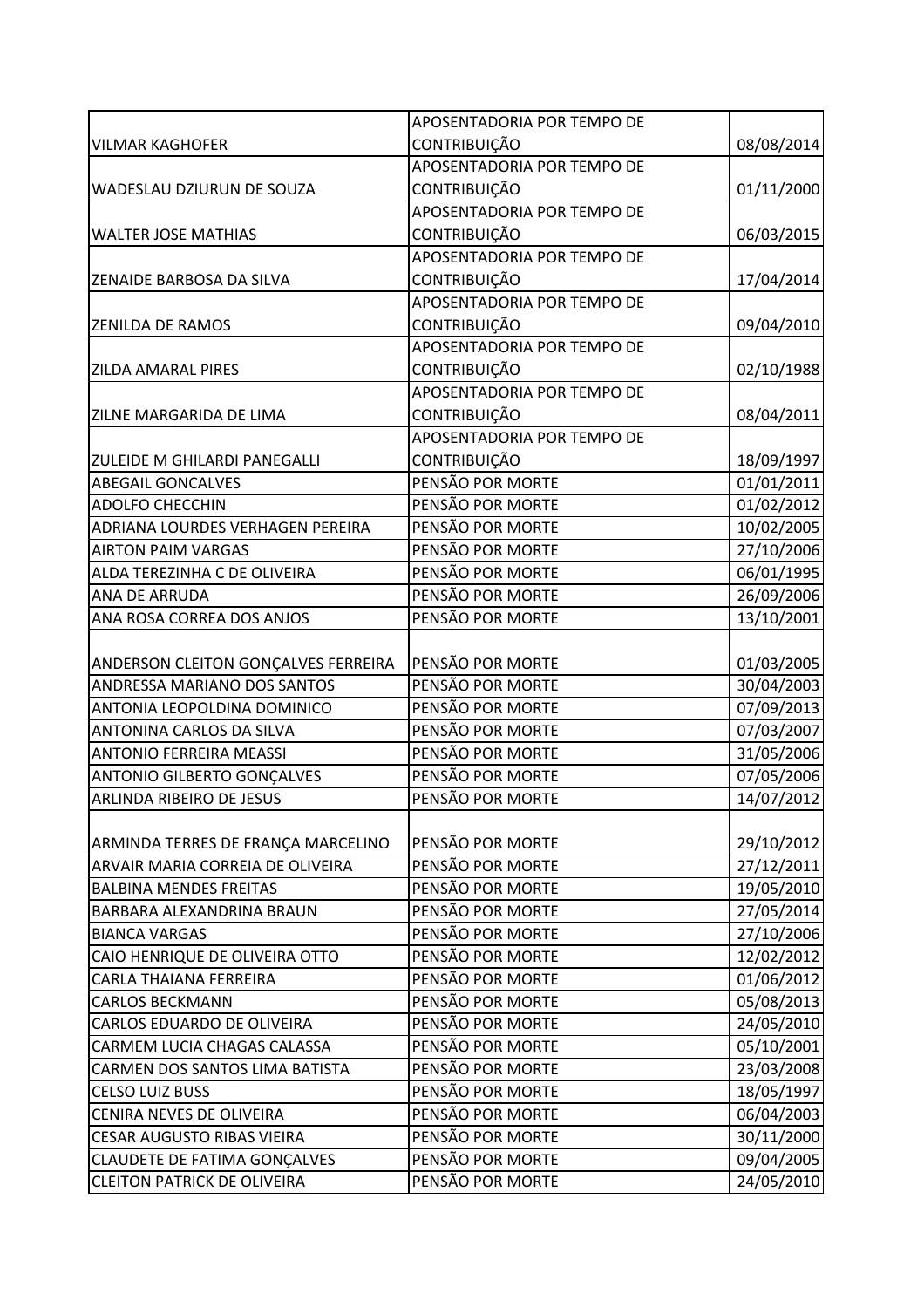| <b>CLOTILDE ALGAUER DE OLIVEIRA</b>      | PENSÃO POR MORTE | 28/05/2006 |
|------------------------------------------|------------------|------------|
| <b>CLOVIS CUCHAR</b>                     | PENSÃO POR MORTE | 24/09/2014 |
| CRISTINA DO ROCIO PEDROSO                | PENSÃO POR MORTE | 13/03/2011 |
| DALVA PEREIRA DA ROZA LIMA               | PENSÃO POR MORTE | 23/07/1992 |
| <b>DANIELE HARTINGER</b>                 | PENSÃO POR MORTE | 26/06/1999 |
| DARCI CORREA DA SILVA                    | PENSÃO POR MORTE | 19/06/2011 |
| <b>DARCI RIBEIRO HARTINGER</b>           | PENSÃO POR MORTE | 26/06/1999 |
| DIAIR TERESINHA CALDAS DA CRUZ           | PENSÃO POR MORTE | 06/05/2010 |
| DIRCE DIAS VIEIRA                        | PENSÃO POR MORTE | 01/04/1996 |
| DORALINA FONSECA DE OLIVEIRA             | PENSÃO POR MORTE | 21/11/2009 |
| <b>EDAIR MEKRET KLOSTER</b>              | PENSÃO POR MORTE | 16/12/2002 |
| EDINYR TEREZINHA DE S ROSA               | PENSÃO POR MORTE | 23/04/2007 |
| ELIANE DE FATIMA ALVES BONIFACIO         | PENSÃO POR MORTE | 24/10/1999 |
|                                          |                  |            |
| ELIANE MARIA MACHADO SANTOS STUMM        | PENSÃO POR MORTE | 08/02/2006 |
| ELOINA APARECIDA DA CRUZ                 | PENSÃO POR MORTE | 22/12/2004 |
| ELVIRA DE CASSIA ROCHA DOS SANTOS        | PENSÃO POR MORTE | 09/06/2013 |
| ELVIRA GONÇALVES DE MEIRA                | PENSÃO POR MORTE | 06/02/2006 |
| <b>EMANUELLY JOVINA VIANTE</b>           | PENSÃO POR MORTE | 13/02/2011 |
| <b>EMILIA EURICH</b>                     | PENSÃO POR MORTE | 01/03/2007 |
| ERICA CRISTINA CARVALHO DE LIMA          | PENSÃO POR MORTE | 01/04/2014 |
| ERNESTINA DA APARECIDA MACHADO           | PENSÃO POR MORTE | 30/08/2014 |
| <b>ESTHER CAITANO DE LIMA</b>            | PENSÃO POR MORTE | 30/01/2013 |
| ETACIANA IZABEL DE ALMEIDA               | PENSÃO POR MORTE | 04/08/1995 |
| <b>EVALDO DE JESUS PEREIRA</b>           | PENSÃO POR MORTE | 10/02/2005 |
| <b>EVANIRA SANT ANA</b>                  | PENSÃO POR MORTE | 09/01/2003 |
|                                          |                  |            |
| EVERLIN CRISTINA BONIFACIO CORDEIRO      | PENSÃO POR MORTE | 24/10/1999 |
| <b>FABIO JOSE BRUSTOLIN MENDES FILHO</b> | PENSÃO POR MORTE | 13/03/2011 |
| FELIPE FERREIRA DOS SANTOS               | PENSÃO POR MORTE | 11/02/2010 |
| FRANCISCA DE LIMA CHIMILOSKI             | PENSÃO POR MORTE | 05/03/2001 |
| FRANCISCO CARVALHO ALEXANDRINO           | PENSÃO POR MORTE | 20/07/2002 |
| <b>GABRIEL VARGAS</b>                    | PENSÃO POR MORTE | 27/10/2006 |
| GIAN ACIR DE LIMA CHIMILOSKI             | PENSÃO POR MORTE | 05/03/2001 |
| <b>GUSTAVO MACHADO SEMBAI</b>            | PENSÃO POR MORTE | 30/07/2014 |
| HEITOR RAMOS DE MELLO                    | PENSÃO POR MORTE | 06/07/2012 |
| HELENA DOS SANTOS RIBEIRO                | PENSÃO POR MORTE | 15/03/2007 |
| HELENA QUEIROZ DOS SANTOS                | PENSÃO POR MORTE | 18/04/2003 |
| <b>HELENA WALCZAK</b>                    | PENSÃO POR MORTE | 08/09/2010 |
| HENRIQUETTA MACHADO RIBAS                | PENSÃO POR MORTE | 09/01/1980 |
| HUIVERSON ELIAS MULLER PACHECO           | PENSÃO POR MORTE | 25/11/1998 |
| IDALINA MARIA DE JESUS CALDAS            | PENSÃO POR MORTE | 10/01/2013 |
| <b>ILDA PAINKE</b>                       | PENSÃO POR MORTE | 10/02/2002 |
| <b>INACIA GUIMARAES FERMINO</b>          | PENSÃO POR MORTE | 17/10/2006 |
| <b>IRACEMA DE PAULA SILVA</b>            | PENSÃO POR MORTE | 28/05/2000 |
| <b>IRENE FERREIRA KAMINSKI</b>           | PENSÃO POR MORTE | 07/01/1996 |
| <b>IRINEU SEMBAI</b>                     | PENSÃO POR MORTE | 30/07/2014 |
| <b>IVONE CARVALHO</b>                    | PENSÃO POR MORTE | 01/04/2014 |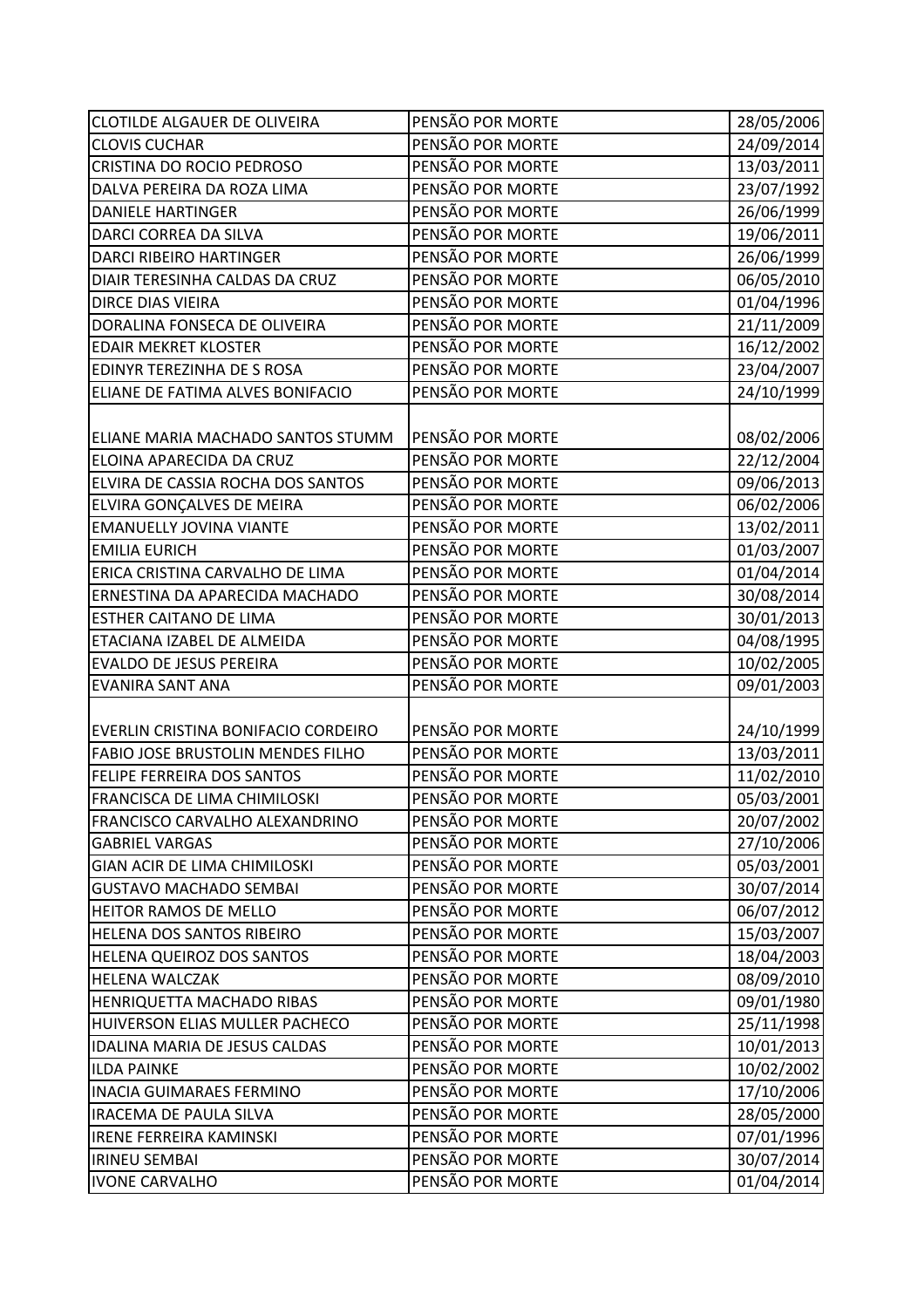| <b>IZIDORA CHIBILISCKI</b>             | PENSÃO POR MORTE | 20/12/2000 |
|----------------------------------------|------------------|------------|
| IZOLINA LOPES GONÇALVES                | PENSÃO POR MORTE | 09/04/2005 |
| IZOLINA MOREIRA DA SILVA OLIVEIRA      | PENSÃO POR MORTE | 02/07/2003 |
| JANETE DE FATIMA DO PRADO              | PENSÃO POR MORTE | 11/02/2010 |
| JOAO CARLOS SANTOS KUSTER              | PENSÃO POR MORTE | 27/05/2008 |
| JOSE MARIA CAMARGO NASCIMENTO          | PENSÃO POR MORTE | 05/12/1984 |
| JOSE MARIA DA ROSA                     | PENSÃO POR MORTE | 03/10/2015 |
| JOSE MARIA RIBAS DE CAMARGO            | PENSÃO POR MORTE | 21/08/2008 |
| JULIO CEZAR DE PAULA PEREIRA           | PENSÃO POR MORTE | 06/06/2011 |
| JULIO CEZAR RIBEIRO DOS SANTOS         | PENSÃO POR MORTE | 01/01/2004 |
| LEA CECILIA RODRIGUES LUSTOSA          | PENSÃO POR MORTE | 28/07/2015 |
| <b>LECI DE FREITAS ORTIZ</b>           | PENSÃO POR MORTE | 23/11/2010 |
| LENIR DA SILVA AVILLA ALVES            | PENSÃO POR MORTE | 23/12/2009 |
| LENIR MENEGARI FERREIRA                | PENSÃO POR MORTE | 01/02/2004 |
| LINCOLN DO VALE SILVA                  | PENSÃO POR MORTE | 09/02/2000 |
| LINDAMIR AP DE RAMOS PIRES             | PENSÃO POR MORTE | 17/10/2004 |
| LINDARCY MENEGOTTO GOMES               | PENSÃO POR MORTE | 01/09/2009 |
| LIVONIZIO DE CRISTO                    | PENSÃO POR MORTE | 14/08/2014 |
| LORRAYNE GABRIELLY DO AMARAL           | PENSÃO POR MORTE | 21/06/2007 |
| LOURDES GULIKA LATCZUK                 | PENSÃO POR MORTE | 29/11/2002 |
| LUANA NATHALY ZAMPIVA                  | PENSÃO POR MORTE | 27/12/2008 |
| LUCAS ARIEL FERREIRA DOS SANTOS        | PENSÃO POR MORTE | 18/05/2014 |
| <b>LUCI APARECIDA RIBAS</b>            | PENSÃO POR MORTE | 05/04/2012 |
|                                        |                  |            |
| LUCI TEREZINHA DOS SANTOS NASCIMENTO   | PENSÃO POR MORTE | 19/10/1991 |
| LUCI VALENTIM DE LIMA                  | PENSÃO POR MORTE | 26/12/2007 |
| LUCIA DE PAULA CORDEIRO                | PENSÃO POR MORTE | 05/06/2012 |
| LUCIA PETRIU KONOPASKI                 | PENSÃO POR MORTE | 05/06/2004 |
| LUCIMAR DE OLIVEIRA HANDA              | PENSÃO POR MORTE | 25/07/2011 |
| LUIZA DE LIMA BARBOSA                  | PENSÃO POR MORTE | 12/07/1997 |
| LUIZA FABIANO DOS SANTOS               | PENSÃO POR MORTE | 31/10/2007 |
| <b>MAICON PATRICK DE FREITAS FIUSA</b> | PENSÃO POR MORTE | 06/07/2011 |
| MARIA APARECIDA COPIO DA SILVA         | PENSÃO POR MORTE | 23/08/2008 |
| MARIA CONCEIÇÃO PEREIRA                | PENSÃO POR MORTE | 26/08/1993 |
| MARIA DA CONCEICAO MAYER               | PENSÃO POR MORTE | 23/06/1994 |
| MARIA DA LUZ GONÇALVES CARVALHO        | PENSÃO POR MORTE | 30/05/2015 |
| <b>MARIA DE LURDES FRANCA</b>          | PENSÃO POR MORTE | 11/10/1999 |
| <b>MARIA DO BELEM DOS SANTOS</b>       | PENSÃO POR MORTE | 17/01/2004 |
| MARIA DOS ANJOS RAMOS FURTADO          | PENSÃO POR MORTE | 06/07/1993 |
| MARIA DOS PRAZERES SOARES RIBEIRO      | PENSÃO POR MORTE | 12/08/2015 |
| MARIA EUGENIA DE OLIVEIRA              | PENSÃO POR MORTE | 23/04/2001 |
| MARIA FRANCISCA BARBOSA LEITE          | PENSÃO POR MORTE | 27/05/2013 |
| <b>MARIA FRANCISCA FERREIRA</b>        | PENSÃO POR MORTE | 17/11/2005 |
| <b>MARIA HARDT BARBOSA</b>             | PENSÃO POR MORTE | 13/12/2010 |
| <b>MARIA INES DE CAMPOS</b>            | PENSÃO POR MORTE | 01/09/2007 |
| MARIA JOSE ZAVIRUSKA                   | PENSÃO POR MORTE | 29/09/2007 |
| <b>MARIA LEONI HUCHAK MARTINS</b>      | PENSÃO POR MORTE | 09/06/1996 |
|                                        |                  |            |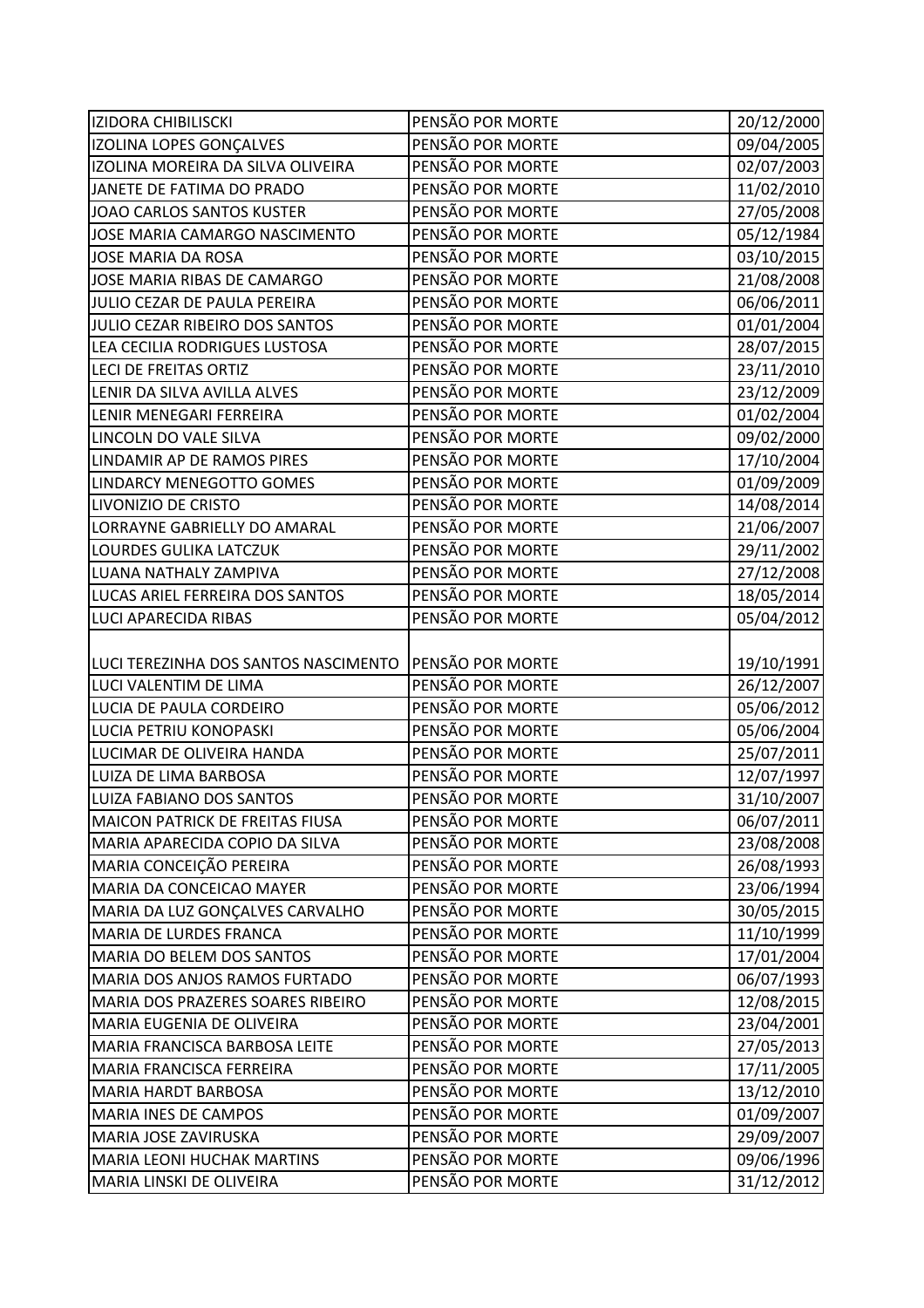| <b>MARIA NAIR FERREIRA</b>             | PENSÃO POR MORTE | 17/02/2002 |
|----------------------------------------|------------------|------------|
| MARIA RAQUEL LAZZARINI                 | PENSÃO POR MORTE | 16/08/2004 |
| <b>MARIA RITA CARNEIRO</b>             | PENSÃO POR MORTE | 01/01/2004 |
| MARIA RUTH POSSIDONIO BANDEIRA         | PENSÃO POR MORTE | 01/06/1970 |
| MARILDA APARECIDA DE LIMA              | PENSÃO POR MORTE | 24/05/2010 |
| <b>MARINA MIYUKI GOTO TSUNETA</b>      | PENSÃO POR MORTE | 03/11/2014 |
| MARLEI RIBEIRO DE ARAUJO               | PENSÃO POR MORTE | 11/11/1997 |
| MARLENE DE FATIMA KUCHENEREKI          | PENSÃO POR MORTE | 01/05/1988 |
| MARLENE TERESINHA NASCIMENTO DOS       |                  |            |
| <b>REIS VALENTIM</b>                   | PENSÃO POR MORTE | 05/10/2012 |
| <b>MARLI INES BATTISTELLI</b>          | PENSÃO POR MORTE | 01/02/2010 |
| MARLY DE FATIMA FERREIRA VIDA          | PENSÃO POR MORTE | 04/10/2001 |
| <b>MARY ELIANE SOARES</b>              | PENSÃO POR MORTE | 21/10/2013 |
| MIGUEL LOURES DA ROCHA                 | PENSÃO POR MORTE | 09/05/2015 |
| MOYZES XAVIER DE JESUS                 | PENSÃO POR MORTE | 01/12/2013 |
| <b>NAIR VARGAS DE RAMOS</b>            | PENSÃO POR MORTE | 01/01/2004 |
| NEIVA MARIA FAGUNDES DE SOUZA          | PENSÃO POR MORTE | 07/08/1993 |
| <b>NELSON LAUREANO RODRIGUES</b>       | PENSÃO POR MORTE | 19/04/2009 |
| <b>NEUZA ELOIR PEREIRA</b>             | PENSÃO POR MORTE | 15/01/2014 |
| NEUZA MARIA FERREIRA MENDES            | PENSÃO POR MORTE | 30/01/2012 |
| NILCEU DE JESUS SOARES                 | PENSÃO POR MORTE | 17/04/2004 |
|                                        |                  |            |
| NILSA DO ROCIO FERREIRA DOS SANTOS     | PENSÃO POR MORTE | 18/05/2014 |
| NILSON DO NASCIMENTO RIBEIRO           | PENSÃO POR MORTE | 26/09/2011 |
| <b>NILSON MAIER</b>                    | PENSÃO POR MORTE | 28/05/2009 |
| NILZA NUNES FURQUIM                    | PENSÃO POR MORTE | 30/12/1992 |
| NOEMI DA SILVA MACEDO DA ROCHA         | PENSÃO POR MORTE | 01/01/2004 |
| PASCOALINA FERREIRA                    | PENSÃO POR MORTE | 29/05/1998 |
| PAULINO VIEIRA DOS SANTOS              | PENSÃO POR MORTE | 24/08/2010 |
| PEDRO FERREIRA PINTO                   | PENSÃO POR MORTE | 24/10/2015 |
| PEDRO MARIANO DOS SANTOS               | PENSÃO POR MORTE | 01/01/2004 |
| <b>RAFAEL RODRIGUES</b>                | PENSÃO POR MORTE | 29/11/2010 |
| RAFAELA DE OLIVEIRA HANDA              | PENSÃO POR MORTE | 25/07/2011 |
| <b>RENATO FERREIRA RODRIGUES</b>       | PENSÃO POR MORTE | 29/11/2010 |
| <b>RENI VIANTE</b>                     | PENSÃO POR MORTE | 13/02/2011 |
| RODOLFO FRANCISCO KRIEGER              | PENSÃO POR MORTE | 01/01/2004 |
| ROSALINA DE CRISTO                     | PENSÃO POR MORTE | 14/12/2007 |
| ROSELI APARECIDA DE JESUS              | PENSÃO POR MORTE | 10/09/2012 |
|                                        |                  |            |
| ROSELI BARBOSA DOS SANTOS MATUCZAK     | PENSÃO POR MORTE | 09/07/2006 |
| RUTH RIBAS C MACHADO                   | PENSÃO POR MORTE | 21/11/1994 |
| SALETE DE FATIMA DE PAULA PEREIRA      | PENSÃO POR MORTE | 06/06/2011 |
| SANDRA MARA DOMINICO BUENO             | PENSÃO POR MORTE | 16/12/1995 |
|                                        |                  |            |
| <b>SANDRA MARI DE CAMPOS MANCUELLO</b> | PENSÃO POR MORTE | 01/01/2004 |
| SANTINA ALZIRIO DOS SANTOS             | PENSÃO POR MORTE | 20/06/1995 |
| SEBASTIAO ANTUNES DE MORAES            | PENSÃO POR MORTE | 07/06/2001 |
| SENIRA DOS SANTOS NIEMA                | PENSÃO POR MORTE | 12/01/1965 |